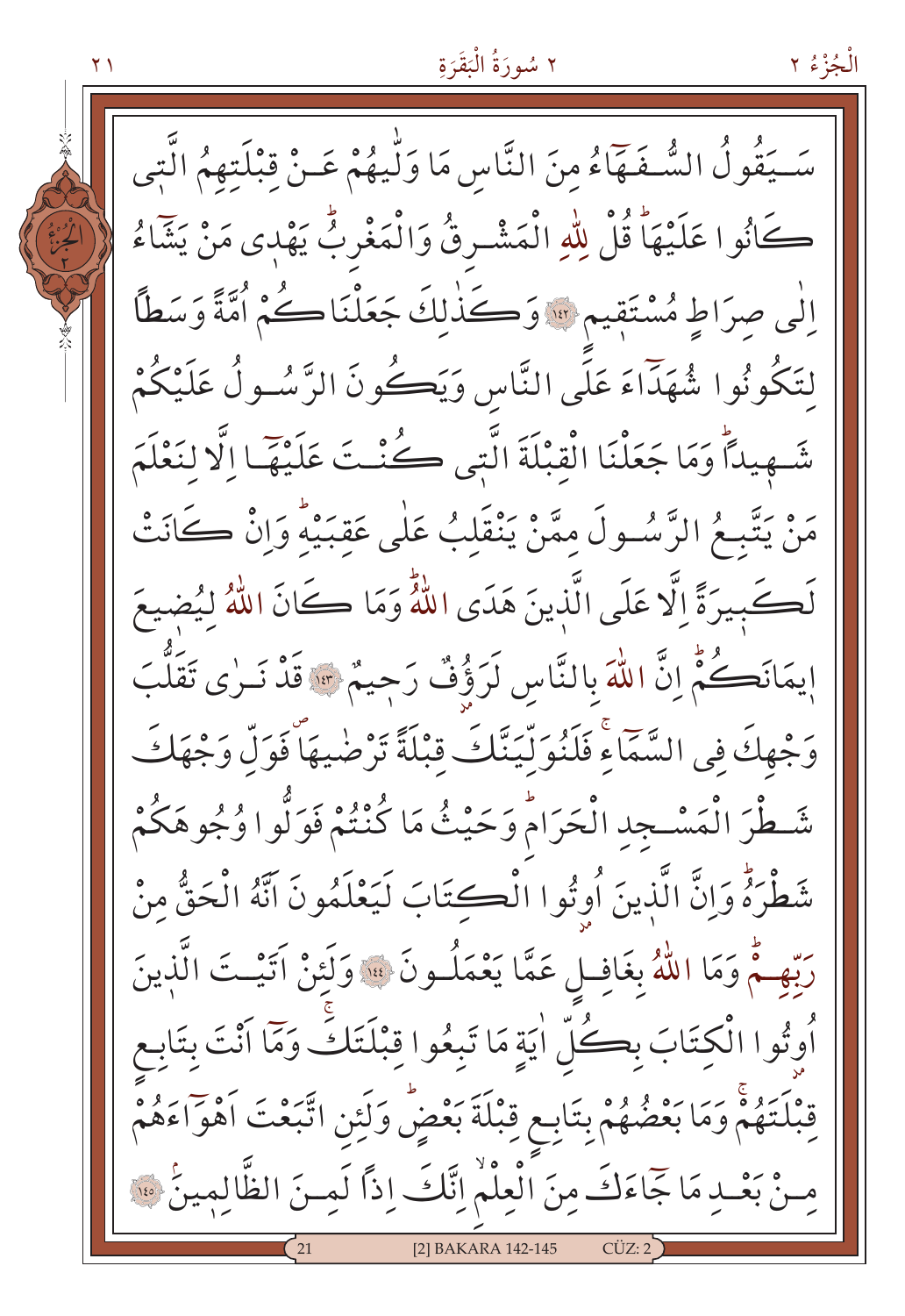## الْجُزْءُ ٢

# ٢ سُورَةُ الْبَقَرَةِ

اَلَّذِينَ اٰتَيْنَاهُمُ الْڪتَابَ يَعْرِفُونَهُ ڪَمَا يَعْرِفُونَ اَبْنَاءَهُمْ وَإِنَّ فَرِيقاً مِنْهُمْ لَيَكْتُمُونَ الْحَتَّى وَهُمْ يَعْلَمُ وِنَ قَدَّاأَلْحَقُّ مِنْ رَبّكَ فَلَا تَكُونَـنَّ مِنَ الْمُمْتَرِينَ \* وَلِكُلِّ وجْهَةٌ هُوَ مُوَلِّيهَا فَاسْتَبِقُوا الْخَيْرَاتِ أَيْنَ مَا تَكُونُوا يَأْتِ بِكُمُ اللَّهُ جَميعـَاً إِنَّ اللَّهَ عَلَى كُلِّ شَـئٍ ءٍ قَدِيرٌ ۞ وَمِنْ حَيْثُ خَرَجْتَ فَوَلِّ وَجْهَكَ شَطْرَ الْمَسْـجِدِ الْحَرَامُ وَإِنَّهُ لَلْحَقُّ مِنْ رَبِّكَ وَمَا اللَّهُ بِغَافِلٍ عَمَّا تَعْمَلُونَ ۞ وَمِنْ حَيْثُ خَرَجْتَ فَوَلِّ وَجْهَكَ شَطْرَ الْمَسْجِدِ الْحَرَامُ وَحَيْثُ مَا كُنْتُمْ فَوَلُّوا وُجُوهَكُمْ شَـطْرَهُٚ لَئَلَّا يَكُونَ للنَّاسِ عَلَيْكُمْ حُجَّةٌ إِلَّا الَّذينَ ظَلَمُوا منْهُمْ فَلَا تَخْشَـوْهُمْ وَاخْشَـوْنِي وَلِأَتِمَّ نِعْمَتِي عَلَيْكُمْ وَلَعَلَّكُمْ تَهْتَدُونُ \* كَمَّا أَرْسَـلْنَا فيكُمْ رَسُولًا منْكُمْ يَتْلُوا عَلَيْڪُمْ اٰيَاتِنَـا وَيُزَكِّيكُمْ وَيُعَلَّمُكُـمُ الْكِتَابَ وَالْحِكْمَةَ وَيُعَلَّمُكُمْ مَا لَمْ تَكُونُوا تَعْلَمُ وِنٍّ ۞ فَاذْكُرُونِي أَذْكُرْكُمْ وَاشْكُرُوا لِي وَلَا تَڪْفُرُونَ ۞ يَا أَيُّهَا الَّذِينَ اٰمَنُوا اسْتَعِينُوا بِالصَّبْـرِ وَالصَّلْـوةِّ إِنَّ اللَّهَ مَـعَ الصَّابِرِيـنَ ۞ [2] BAKARA 146-153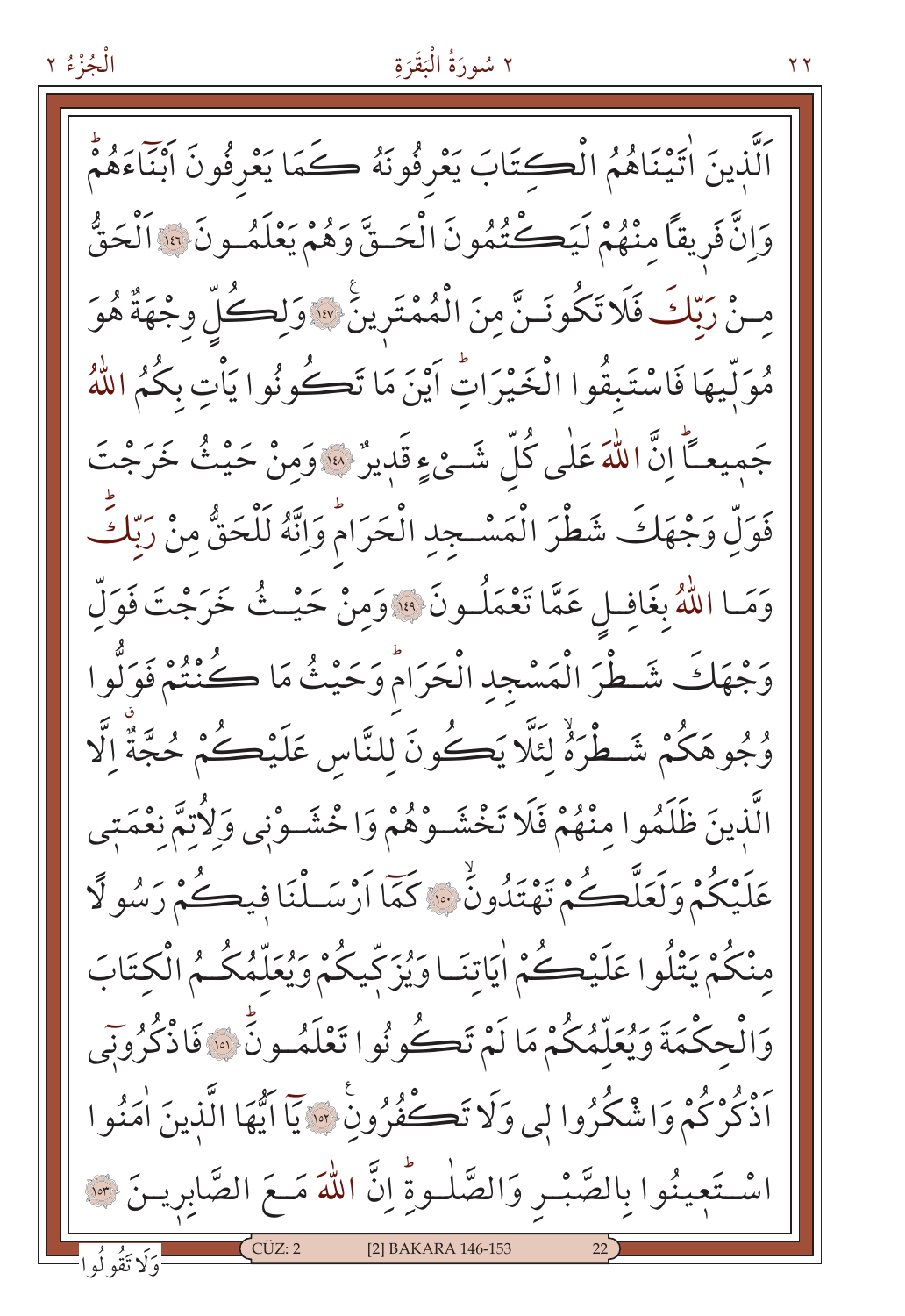وَلَا تَقُولُوا لِمَنْ يُقْتَلُ فِى سَبِيلِ اللهِ اَمْوَاتٌ بَلْ اَحْيَاءٌ وَلْكِنْ لَا تَشْعُرُونَ ۚ ۚ وَلَنَبْلُوَنَّكُمْ بِشَيْءٍ مِنَ الْخَوْفِ وَالْجُوعِ وَنَقْصِ مِنَ الْأَمْوَالِ وَالْأَنْفُسِ وَالثَّمَرَاتِ وَبَشَّر الصَّابِرِينٍّ ۞ اَلَّذِينَ إِذَا اَصَابَتْهُمْ مُصيبَةٌ قَالُوا إِنَّا لِلَّهِ وَإِنَّا الَيْهِ رَاجِعُونَ ۚ إِلَّا أُولَٰئِكَ عَلَيْهِمْ صَلَوَاتٌ مِنْ رَبِّهِمْ وَرَحْمَةٌ وَأُولٰئكَ هُمُ الْمُهْتَدُونَ ۞ إِنَّ الصَّفَا وَالْمَرْوَةَ مِنْ شَعَّائِر اللَّهِ فَمَنْ حَجَّ الْبَيْتَ أَوِ اعْتَمَرَ فَلَا جُنَاحَ عَلَيْهِ أَنْ يَطَّوَّفَ بهمَا وَمَنْ تَطَوَّعَ خَيْرًا فَإِنَّ اللَّهَ شَاكِرٌ عَليمٌ ۞ إِنَّ الَّذِينَ يَكْتُمُونَ مَمَّا أَنْزَلْنَا مِنَ الْبَيِّنَاتِ وَالْهُدٰى مِنْ بَعْدِ مَا بَيَّنَّاهُ لِلنَّاسِ فِي الْكِتَابُ أُولٰئِكَ يَلْعَنُهُمُ اللَّهُ وَيَلْعَنُهُمُ اللَّاعِنُونُّ . وَالَّا الَّذِينَ تَابُوا وَاَصْلَحُوا وَبَيِّنُوا فَأُولَٰئَكَ آَتُوبُ عَلَيْهِمْ وَآَنَا التَّوَّابُ الرَّحِيمُ ۚ إِنَّ الَّذِينَ كَفَرُوا وَمَاتُوا وَهُمْ كُفَّارٌ أُولٰئِكَ عَلَيْهِمْ لَعْنَةُ اللّهِ وَالْمَلْئِكَةِ وَالنَّاسِ اَجْمَعِينٌ ۚ لِلَّهِ خَالِدِينَ فِيهَا لَا يُخَفَّفُ عَنْهُمُ الْعَذَابُ وَلَا هُمْ يُنْظَرُونَ ..<br>.. وَالْهُكُمْ اِلْهٌ وَاحِدٌّ لَا اِلٰهَ اِلَّا هُوَ الرَّحْمٰنُ الرَّحِيمُ .. [2] BAKARA 154-163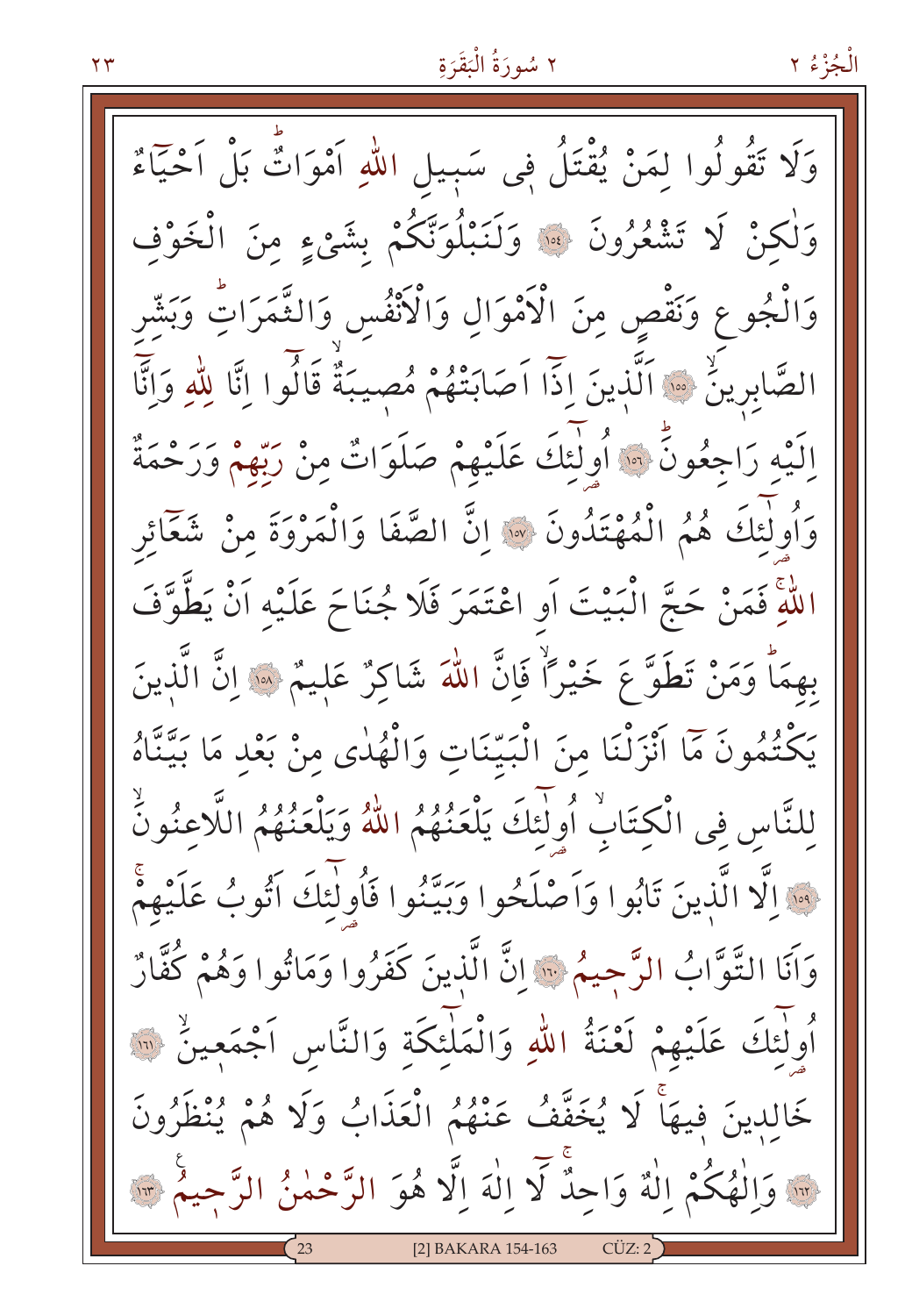اِنَّ فِي خَلْقِ السَّـمٰوَاتِ وَالْأَرْضِ وَاخْتِلَافِ الَّيْلِ وَالنَّهَارِ وَالْفُلْكِ الَّتِي تَجْرِي فِي الْبَحْرِ بِمَا يَنْفَعُ النَّاسَ وَمَا اَنْزَلَ اللَّهُ مِنَ السَّـمَاءِ مِنْ مَمَاءٍ فَاَحْيَا بِـهِ الْأَرْضَ بَعْدَ مَوْتِهَا وَبَثَّ فِيهَا مِنْ كُلِّ دَابَّةٍ وَتَصْرِيفِ الرَّيَاحِ وَالسَّحَابِ الْمُسَخَّرِ بَيْنَ السَّـمَّاءِ وَالْأَرْضِ لَأْيَاتٍ لِقَوْمٍ يَعْقِلُونَ ۞ وَمِنَ النَّاسِ مَنْ يَتَّخِـذُ مِنْ دُونِ اللّٰهِ أَنْدَادًا يُحِبُّونَهُمْ كَحُبِّ اللّٰهِ وَالَّذِينَ أُمَّنُوا أَشَـدُّ حُبًّا لِلّهِ وَلَـوْ يَـرَى الَّذِيـنَ ظَلَمَـوا إِذْ يَرَوْنَ الْعَـذَابِّ اَنَّ الْقُـوَّةَ لِلَّهِ جَميعًاْ وَاَنَّ اللَّهَ شَـديدُ الْعَذَابِ ۞ إِذْ تَبَـرَّا الَّذِيـنَ اتُّبِعُوا مِنَ الَّذِيـنَ اتَّبَعُـوا وَرَاَوُا الْعَذَابَ وَتَقَطَّعَتْ بِهِمُ الْأَسْبَابُ \* وَقَالَ الَّذِينَ اتَّبَعُوا لَوْ اَنَّ لَنَا كَرَّةً فَنَتَبَرَّا مِنْهُمْ كَمَا تَبَرَّؤُا مِنَّا كَذٰلِكَ يُرِيهِمُ اللَّهُ اَعْمَالَهُمْ حَسَـرَاتٍ عَلَيْهِـمْ وَمَا هُـمْ بِخَارِجِينَ مِـنَ النَّـارِ ۞ يَا اَيُّهَا النَّاسُ كُلُوا مِمَّا فِي الْأَرْضِ حَـلَالًا طَيِّبِـّاً وَلَا تَتَّبِعُوا خُطُوَاتِ الشَّـْطَانِّ إِنَّهُ لَكُمْ عَدُوٌّ مُبِينٌ « إِنَّمَا يَأْمُرُكُمْ بِالشَّـوءِ وَالْفَحْشَّـاءِ وَأَنْ تَقُولُوا عَلَى اللّهِ مَا لَا تَعْلَمُونَ ۚ لِلّهِ [2] BAKARA 164-169 وَاذَا قبيلَ

الْجُزْءُ ٢

۲ ٤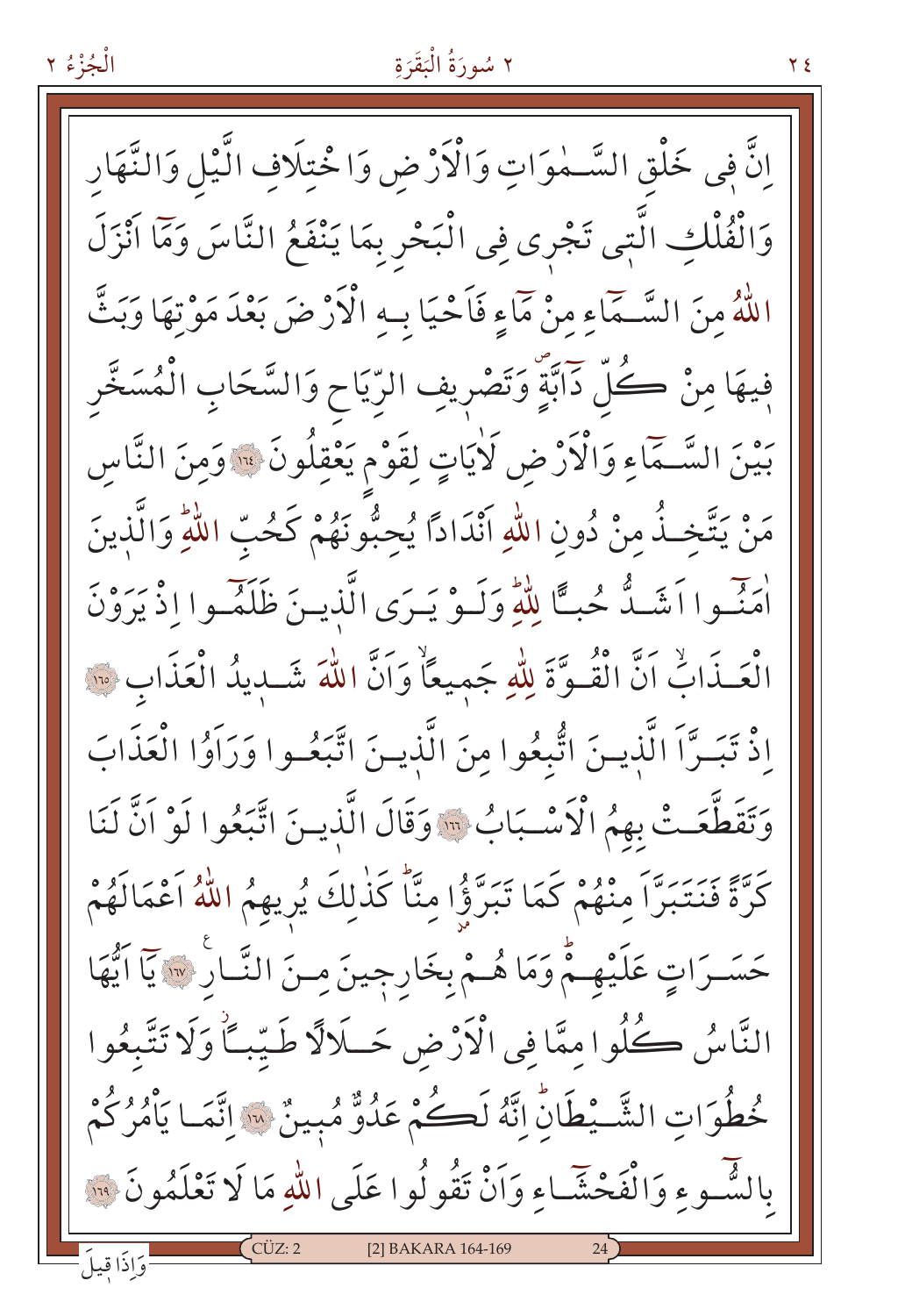الْجُزْءُ ٢

وَإِذَا قِيلَ لَهُـمُ اتَّبِعُوا مَّا أَنْـزَلَ اللَّهُ قَالُوا بَـلْ نَتَّبِـعُ مَّا أَلْفَيْنَا عَلَيْهِ ابَّاءَنَّا اَوَلَوْ كَانَ ابَّاؤُهُمْ لَا يَعْقِلُونَ شَـيْئًا وَلَا يَهْتَـدُونَ ۞ وَمَثَلُ الَّذينَ كَفَـرُوا كَمَثَلِ الَّذِى يَنْعِقُ بِمَا لَا يَسْمَعُ إِلَّا دُعَاءً وَنِدَاءً صُمٌّ بُڪُمٌ عُمْيٌ فَهُمْ لَا يَعْقُلُونَ ۞ يَآ اَيُّهَا الَّذينَ اٰمَنُوا كُلُوا مِنْ طَيِّبَاتٍ مَا رَزَقْنَاكُمْ وَاشْكُرُوا لِلّهِ إِنْ كُنْتُمْ إِيَّاهُ تَعْبُدُونَ ۞ إِتَّمَا حَرَّمَ عَلَيْكُمُ الْمَيْتَةَ وَاللَّهَمَ وَلَحْمَ الْخِنْزِيسِ وَمَآاُهلَّ بِـهٖ لِغَيْرِ اللَّهِ فَمَنِ اضْطُرَّ غَيْـرَ بَا غٍ وَلَا عَادِ فَلَّا اِثْمَ عَلَيْهِ إِنَّ اللَّهَ غَفُورٌ رَحِيمٌ \* إِنَّ الَّذِينَ يَكْتُمُونَ مَا أَنْزَلَ اللَّهُ مِنَ الْكِتَابِ وَيَشْتَرُونَ بِهِ ثَمَنًا قَلِيلًا أُولَٰئِكَ مَا يَأْكُلُونَ فِي بُطُونِهِمْ اِلَّا النَّارَ وَلَا يُكَلِّمُهُمُ اللَّهُ يَوْمَ الْقِيْمَةِ وَلَا يُزَكِّيهِمْ وَلَهُمْ عَذَابٌ أَلِيمٌ \* أُولٰئِكَ الَّذِينَ اشْتَرَوُا الضَّلَالَـةَ بِالْهُـلٰى وَالْعَـذَابَ بِالْمَغْفـرَةْ فَمَّـا اَصْبَرَهُـمْ عَلَى النَّارِ ۞ ذٰلِكَ بِأَنَّ اللَّهَ نَزَّلَ الْكَكِتَابَ بِالْحَقُّ وَإِنَّ الَّذينَ اخْتَلَفُوا فِي الْكِتَـابِ لَفِـي شِـقَاقٍ بَعِيدٍ ۞ [2] BAKARA 170-176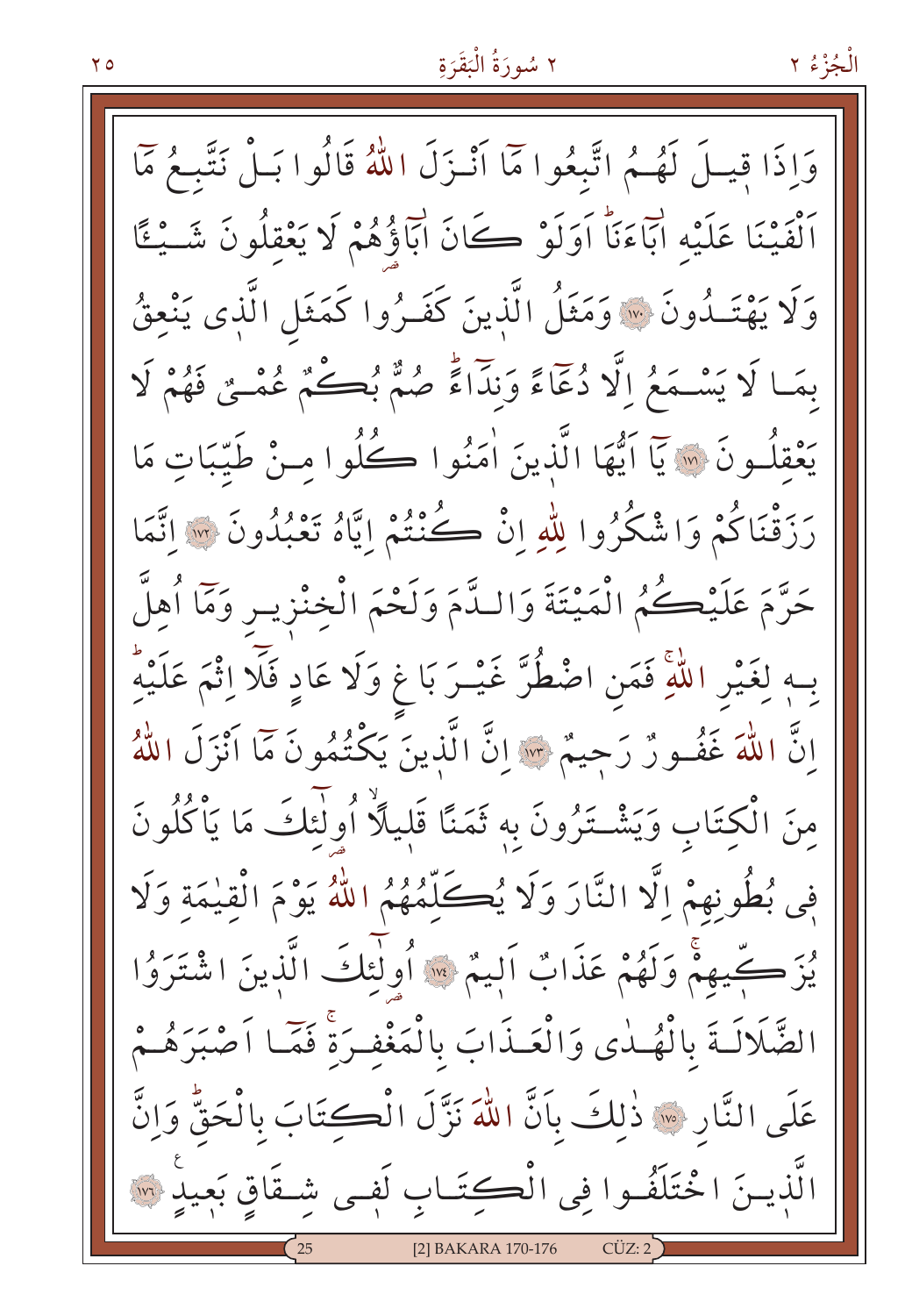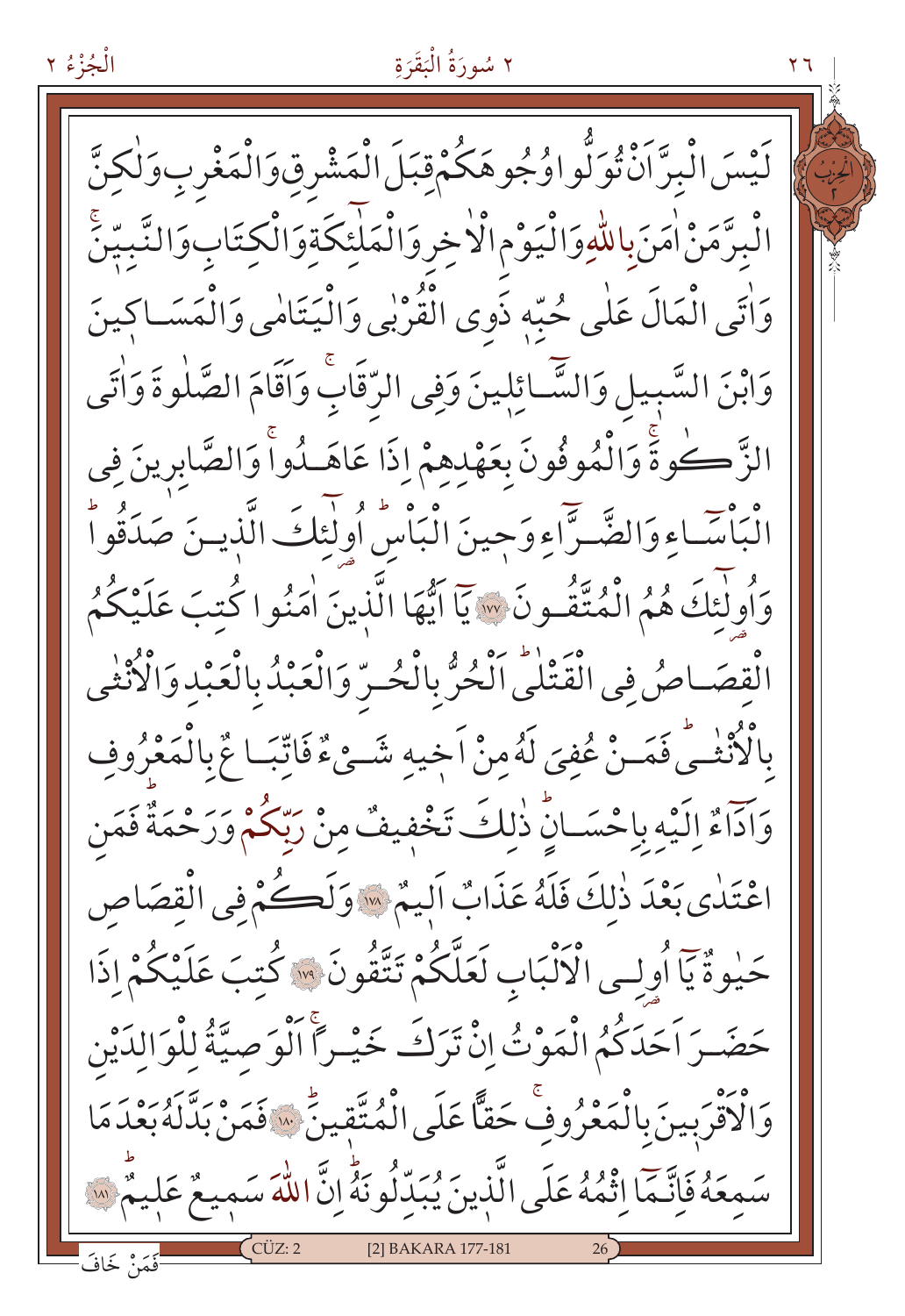الْجُزْءُ ٢

فَمَـنْ خَافَ مِنْ مُــوصِ جَنَفـًا اَوْ اِثْمـًا فَاَصْلَــٰٓ بَيْنَهُمْ فَلَّا اِثْمَ عَلَيْـهُ إِنَّ اللَّهَ غَفُورٌ رَحِيـمٌ ۚ إِلَّا اَيُّهَـا الَّذِينَ أَمَنُوا كُتبَ عَلَيْكُمُ الصِّيَامُ كَمَا كُتِبَ عَلَى الَّذِينَ منْ قَبْلِكُمْ لَعَلَّكُمْ تَتَّقُونُ ۚ ۞ اَيَّامًا مَعْدُودَاتٍّ فَمَنْ كَانَ مِنْڪُمْ مَريضًا اَوْ عَلٰى سَـفَر فَعِدَّةٌ مِنْ اَيَّام اُخَرُّ وَعَلَى الَّذِينَ يُطِيقُونَـهُ فِدْيَـةٌ طَعَامُ مِسْـڪِينٌ فَمَـنْ تَطَوَّ عَ خَيْـرًا فَهُوَ خَيْرٌ لَهُ وَأَنْ تَصُومُوا خَيْرٌ لَڪُمْ إِنْ كُنْتُمْ تَعْلَمُونَ ۞ شَـهْرُ رَمَضَـانَ الَّـذِّي أُنْـزِلَ فِيـهِ الْقُـرْاٰنُ هُدًى لِلنَّـاسِ وَبَيِّنَاتٍ مِنَ الْهُدٰى وَالْفُرْقَانَ فَمَنْ شَـهِدَ منْكُمُ الشَّـهْرَ فَلْيَصُمْهُ وَمَنْ كَانَ مَرِيضًا اَوْ عَلٰى سَفَر فَعِـدَّةٌ مِـنْ اَيَّام اُخَرَّ يُرِيدُ اللَّهُ بِكُـمُ الْيُسْـرَ وَلَا يُرِيدُ بِكُمُ الْعُسْنُ وَلِتُكُمْلُوا الْعِدَّةَ وَلِتُكَبِّرُوا اللَّهَ عَلَى مَا هَذِيكُمْ وَلَعَلَّكُمْ تَشْكُرُونَ ۞ وَإِذَا سَالَكَ عِبَادِي عَبِّـى فَإِنِّـى قَرِيبٌ أُجِيبُ دَعْـوَةَ الـدَّاعِ إِذَا دَعَـانُ یَسْتَجِیبُوا لٖے وَلْیُؤْمِنُوا بِے لَعَلَّهُمْ یَرْشُـٰدُونَ ۞ [2] BAKARA 182-186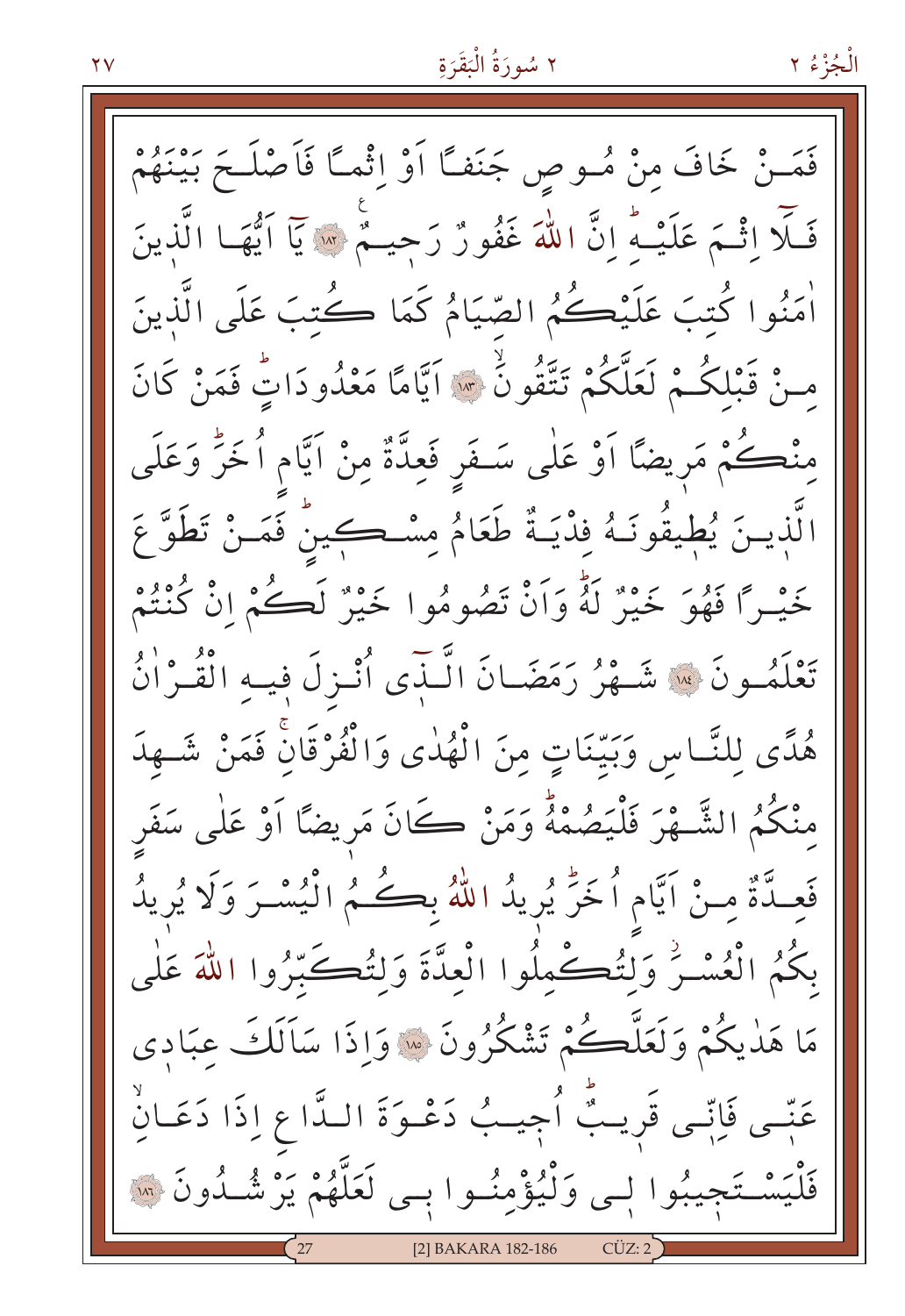اُحلَّ لَكُمْ لَيْلَةَ الصّيَامِ الرَّفَثُ الٰي نِسَائِكُمْ هُنَّ لِبَاسٌ لَكُـمْ وَاَنْتُمْ لِبَاسٌ لَهُنَّ عَلَّمَ اللَّهُ اَنَّكُمْ كُنْتُـمْ تَخْتَانُونَ أَنْفُسَكُمْ فَتَابَ عَلَيْكُمْ وَعَفَا عَنْڪُمْ فَالْـٰنَ بَاشْرُوهُنَّ وَابْتَغُـوا مَا كَتَبَ اللَّهُ لَكُمْٓ وَكُلُوا وَاشْـرَبُوا حَتّٰى يَتَبَيَّنَ لَكُمُ الْخَيْطُ الْأَبْيَضُ مِنَ الْخَيْطِ الْأَسْوَدِ مِنَ الْفَجْرَ ثُمَّ اَتِمُّـوا الصَّيَامَ الَّي الَّيْلَ وَلَا تُبَاشْـرُوهُنَّ وَاَنْتُمْ عَاكَفُونُّ في الْمَسَـاجِدٌ تِلْكَ حُدُودُ اللهِ فَلَا تَقْرَبُوهَاْ كَذَٰلكَ يُبَيِّنُ اللَّهُ أَيَاتِهِ لِلنَّاسِ لَعَلَّهُمْ يَتَّقُونَ \* وَلَا تَأْكُلُوا اَمْوَالَڪُمْ بَيْنَڪُمْ بِالْبَاطِلِ وَتُذْلُوا بِهَا إِلَى الْحُڪَّامِ لِتَأْكُلُوا فَرِيقاً مِنْ اَمْوَالِ النَّاسِ بِالْإِثْمِ وَاَنْتُـمْ تَعْلَمُونَّ لِسَنَ يَسْتَلُونَكَ عَـنِ الْأَهِلَّـةِ قُـلْ هِـيَ مَوَاقِيـتُ لِلنَّـاسِ وَالْحَـجّْ وَلَيْـسَ الْبِرُّ بِـأَنْ تَأْتُـوا الْبُيُوتَ مـنْ ظُهُورِهَا وَلْكِنَّ الْبِرَّ مَنِ اتَّقْى وَأْتُوا الْبُيُوتَ مِنْ أَبْوَابِهَا وَاتَّقُوا اللَّهَ لَعَلَّكُمْ تُفْلِحُـونَ ۞ وَقَاتِلُوا فِي سَـبِيلِ اللَّهِ الَّذِينَ يُقَاتِلُونَكُمْ وَلَا تَعْتَـٰدُواْ إِنَّ اللَّهَ لَا يُحِبُّ الْمُعْتَدِينَ ۞ ۔<br>وَاقْتُلُوهُمْ [2] BAKARA 187-190

الْجُزْءُ ٢

۲ ۸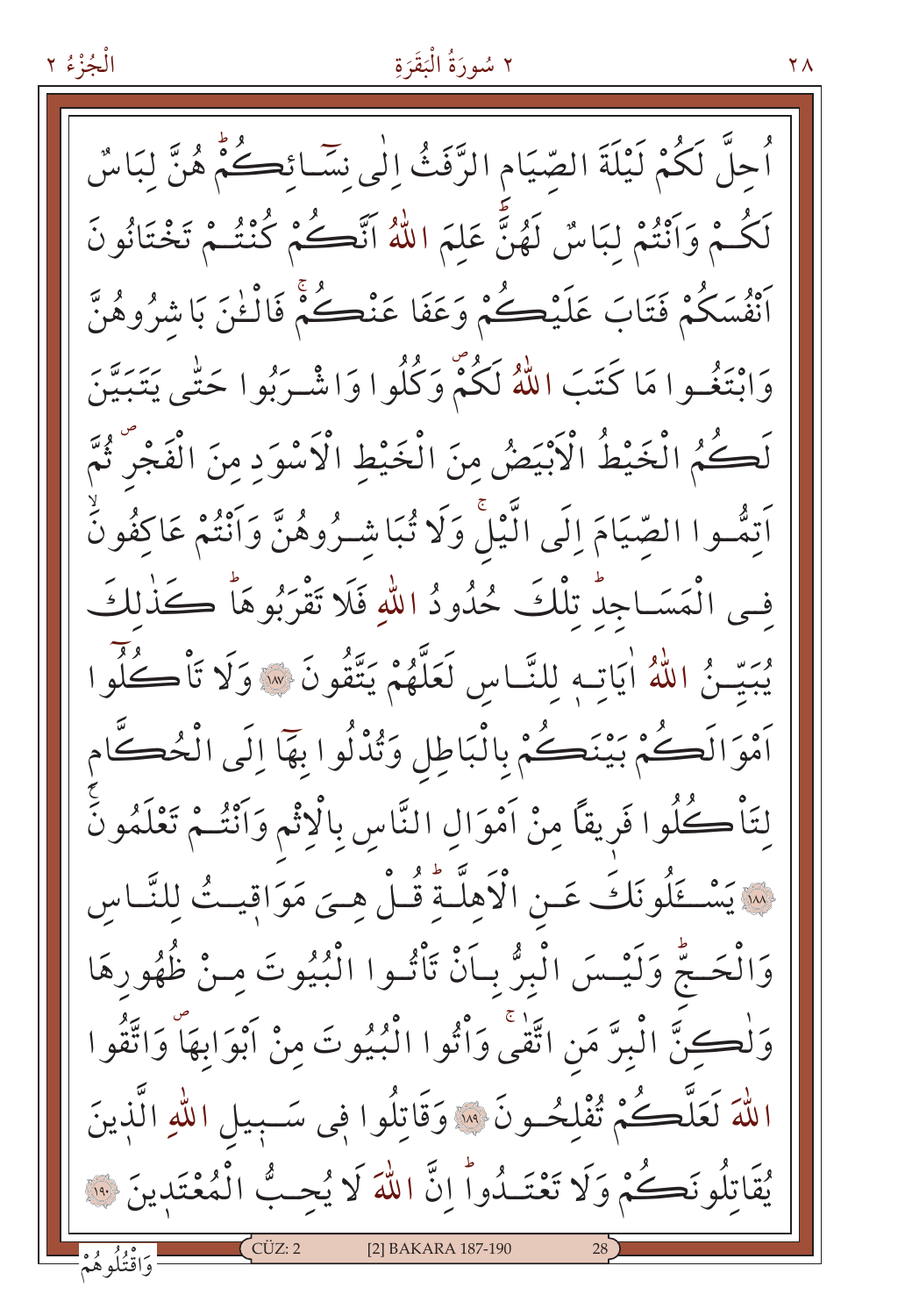الْجُزْءُ ٢

وَاقْتُلُوهُمْ حَيْثُ تَقِفْتُمُوهُمْ وَاَخْرِجُوهُمْ مِنْ حَيْثُ اَخْرَجُو ڪُمْ وَالْفِتْنَةُ اَشَـدُّمنَ الْقَتْلَ وَلَا تُقَاتِلُوهُمْ عِنْدَ الْمَسْـجِدِ الْحَرَامِ حَتّٰى يُقَاتِلُوكُمْ فِيهِ فَإِنْ قَاتَلُوكُمْ فَاقْتُلُوهُمْ كَذٰلِكَ جَزّاءُ الْكَافِرِينَ ﴾ فَإِنِ انْتَهَـوْافَـانَّ اللّهَ غَفُورٌ رَحِيمٌ \* وَقَاتِلُوهُمْ حَتّٰى لَا تَكُونَ فِتْنَةٌ وَيَكُونَ الدِّينُ لِلْهِ فَإِنِ انْتَهَوْ افَلَا عُدْوَانَ إِلَّا عَلَى الظَّالِمِينَ \* اَلشَّهْرُ الْحَرَامُ بِالشَّهْرِ الْحَرَامِ وَالْحُرُمَاتُ قِصَاصٌّ فَمَنِ اعْتَلٰى عَلَيْكُمْ فَاعْتَلُوا عَلَيْهِ بِمِثْلِ مَااعْتَلٰى عَلَيْكُمْ وَاتَّقُوا اللَّهَ وَاعْلَمُوا اَنَّ اللَّهَ مَعَ الْمُتَّقِينَ ﴾ وَأَنْفِقُوا فِي سَبِيلِ اللّهِ وَلَا تُلْقُوا بِأَيْدِيكُمْ إِلَى التَّهْلُكَةِ وَاَحْسِنُواَۚ إِنَّ اللَّهَ يُحِبُّ الْمُحْسِنِينَ \* وَاَتِمُّوا الْحَجَّ وَالْعُمْرَةَ لِلَّهِ فَاِنْ اُحْصِرْتُمْفَمَااسْتَيْسَرَمِنَ الْهَدْيَّ وَلَاتَحْلِقُوارُؤُسَكُمْ حَتّٰى يَبْلُغَ الْهَدْيُ مَحلَّهُ فَمَنْ كَانَ منْكُمْ مَرِيضًا اَوْ بِهَ اَذًى مِنْ رَاْسِهِ فَفِدْيَةٌ مِنْ صيَام أَوْ صَدَقَةٍ أَوْ نُسُكٍ فَإِذَا أَمِنْتُمْ فَمَنْ تَمَتَّعَ بِالْعُمْرَةِ إِلَى الْحَجّ فَمَا اسْتَيْسَرَمِنَ الْهَدْيِّ فَمَنْ لَمْ يَجِدْ فَصِيَامُ ثَلْقَةِ اَيَّامِ فِي الْحَجّ وَسَبْعَةٍ اذَا رَجَعْتُمّْ تِلْكَ عَشَرَةٌ كَامِلَةٌ ذٰلِكَ لِمَنْ لَمْ يَكُنْ أَهْلُهُ حَاضِرِي الْمَسْجِدِ الْحَيرَامُ وَاتَّقُوا اللَّهَ وَاعْلَمُ وا اَنَّ اللَّهَ شَبْدِيدُ الْعِقَابِ ۚ ۞ [2] BAKARA 191-196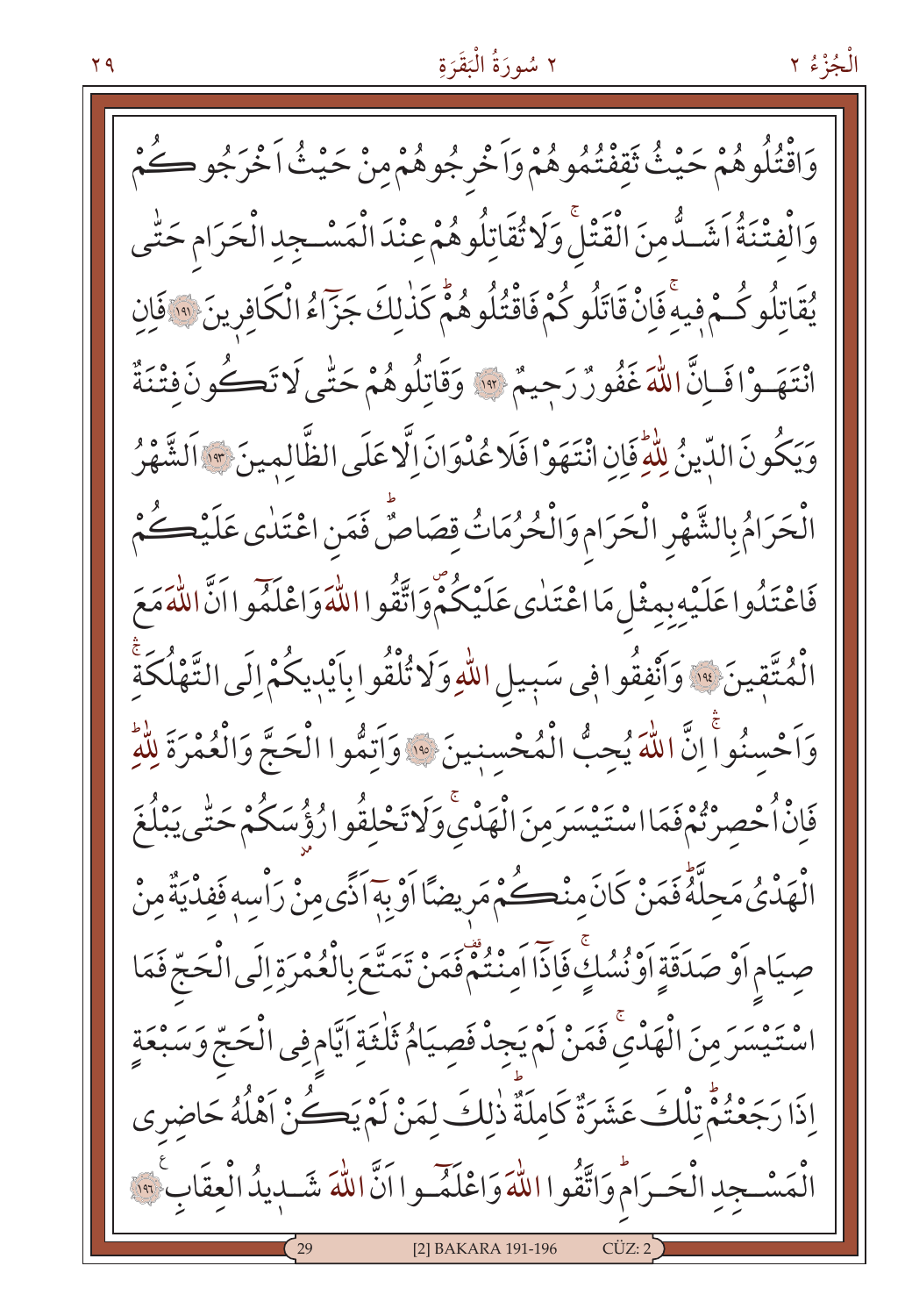اَلْحَـجُّ اَشْـهُرٌّ مَعْلُومَـاتٌّ فَمَـنْ فَـرَضَ فيهـنَّ الْحَجَّ فَلَا رَفَتْ وَلَا فُسُوقَ وَلَا جِبَدَالَ فِي الْحَجُّ وَمَا تَفْعَلُـوا مِـنْ خَيْـرِ يَعْلَمْـهُ اللّهُ وَتَـزَوَّدُوا فَـاِنَّ خَيْـرَ الزَّادِ التَّقْوٰىُ وَاتَّقُونِ يَآ أُولِى الْأَلْبَـابِ ۞ لَيْسَ عَلَيْكُمْ جُنَـامٌ أَنْ تَبْتَغُوا فَضْلًا مِنْ رَبِّكُمْ فَإِذَّا اَفَضْتُمْ مِنْ عَرَفَاتٍ فَاذْكُرُوا اللَّهَ عِنْـدَ الْمَشْـعَر الْحَرَامْ وَاذْكُرُوهُ كَمَا هَدٰيڪُمْ وَاِنْ كُنْتُمْ مـنْ قَبْله لَمـنَ الضَّالِّيـنَ ۞ ثُـمَّ أَفِيضُـوا مِـنْ حَيْـثُ أَفَـاضَ النَّاسُ وَاسْتَغْفِرُوا اللَّهَ إِنَّ اللَّهَ غَفُورٌ رَحِيمٌ ۚ ۚ " فَإِذَا قَضَيْتُمْ مَنَاسِكَكُمْ فَاذْكُرُوا اللَّهَ كَذِكْرٌ كُمْ أَبَاءَكُمْ أَوْ أَشَدَّ ذِكْراً فَمِنَ النَّاسِ مَنْ يَقُولُ رَبَّنَا اٰتِنَـا فِـى الدُّّنْيَـا وَمَـا لَهُ فِـى الْاٰخِرَة مِـنْ خَلَاقٍ ٣٠ وَمِنْهُـمْ مَـنْ يَقُـولُ رَبِّنَـا اٰتِنَـا فِـي الدُّنْيَـا حَسَـنَةً وَفِـى الْأَخِـرَةِ حَسَـنَةً وَقِنَا عَذَابَ النَّارِ ۞ أُولَٰئِكَ لَهُمْ نَصِيبٌ مِمَّا كَسَـبُواْ وَاللَّهُ سَـرِيعُ الْحِسَابِ ۞ [2] BAKARA 197-202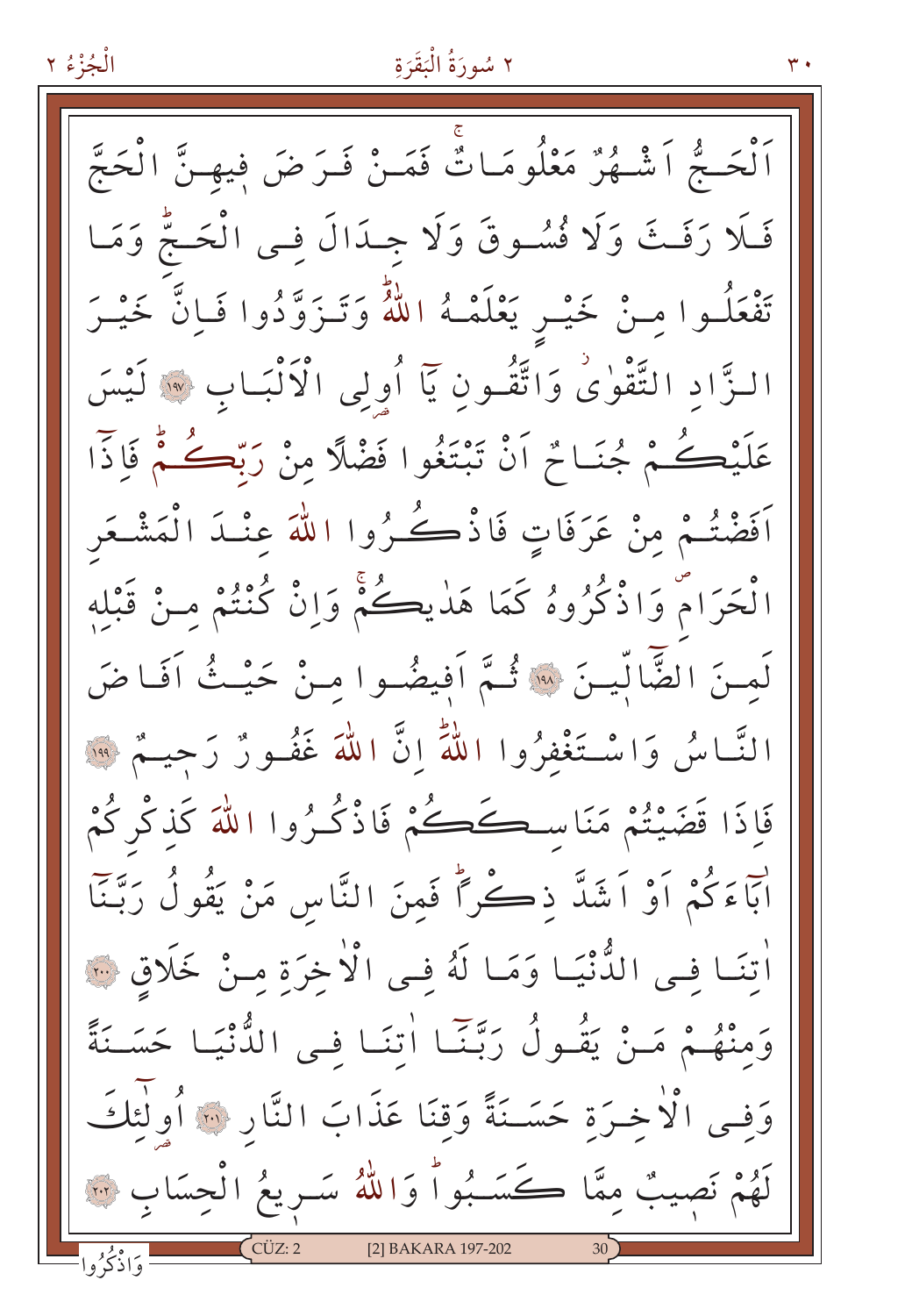٢ سُورَةُ الْبَقَرَةِ الْجُزْءُ ٢ وَاذْكُرُوا اللَّهَ فَمِي آيَّـام مَعْـدُودَاتٍّ فَمَـنْ تَعَجَّـلَ فِي يَوْمَيْـن فَـلَّا اِثْمَ عَلَيْــهِ ۚ وَمَــنْ تَاَخَّرَ فَلَّا اِثْـمَ عَلَيْــهِ ۙ لِمَن اتَّقْبَى وَاتَّقُوا اللَّهَ وَاعْلَمُوا اَنَّكُمْ إِلَيْهِ تُحْشَيرُونَ ۞ وَمِـنَ النَّاسِ مَـنْ يُعْجِبُكَ قَوْلُـهُ فِـى الْحَيْـوةِ الدُّنْيَا وَيُشْهِدُ اللَّهَ عَلَى مَا في قَلْبِهْ وَهُوَ أَلَـدُّ الْخصَامِ لِنَّهَ وَإِذَا تَوَلُّمِي سَعْيٍ فِي الْأَرْضِ لِيُفْسِدَ فِيهَا وَيُهْلِكَ الْحَـرْ ثَ وَالنَّسْلَ وَاللَّهُ لَا يُحِبُّ الْفَسَـادَ ۞ وَاذَا قيلَ لَهُ اتَّقِ اللَّهَ اَخَذَتْهُ الْعِزَّةُ بِالْإِثْمِ فَحَسْـبُهُ جَهَنَّمٌ وَلَبِئْسَ الْمِهَـادُ ۞ وَمِـنَ النَّـاسِ مَـنْ يَشْـرى نَفْسَـهُ ابْتِغَـاءَ مَرْضَاتِ اللَّهِ وَاللَّهُ رَؤُفٌ بِالْعِبَـادِ ۞ يَبَا اَيُّهَـا الَّذِيـنَ اْمَنُوا ادْخُلُوا فِي السَّلْمِ كَافَّةً وَلَا تَتَّبِعُوا خُطُوَاتِ الشَّـبْطَانِّ إِنَّهُ لَكُمْ عَدُوٌّ مُبِينٌ ۞ فَإِنْ زَلَلْتُـمْ مِنْ بَعْدِ مَا جَمَاءَتْكُمُ الْبَيِّنَاتُ فَاعْلَمُوا اَنَّ اللَّهَ عَزِيزٌ حَكِيمٌ ... هَــلْ يَنْظُرُونَ اِلَّا اَنْ يَأْتِيَهُمُ اللَّهُ فِــى ظُلَلٍ مِنَ الْغَمَام وَالْمَلْئِكَةُ وَقُضىَ الْأَمْـرُّ وَاِلَى اللّهِ تُرْجَـعُ الْأُمُورُ ۞ [2] BAKARA 203-210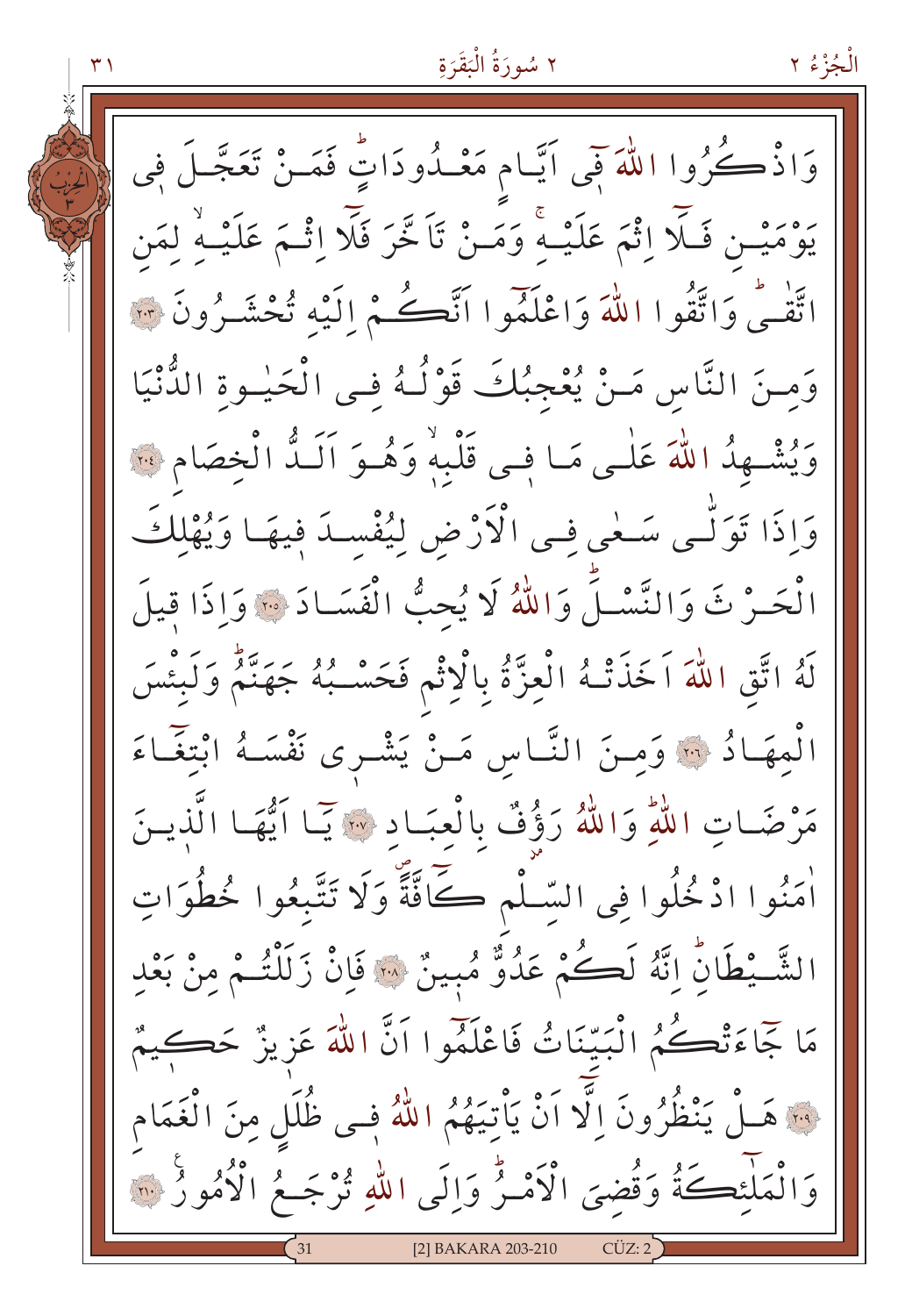۳۲

الْجُزْءُ ٢

سَلْ بَنِيَى اِسْرَايْلَ كَمْ اٰتَيْنَاهُمْ مِنْ اٰيَةِ بَيّنَةً وَمَنْ يُبَدِّلْ نِعْمَةَ اللهِ منْ بَعْد مَا جَاءَتْهُ فَإِنَّ اللَّهَ شَــدِيدُ الْعِقَابِ ۞ زُيّنَ لِلَّذِينَ كَفَرُوا الْحَيْوةُ الدُّنْيَا وَيَسْخَرُونَ منَ الَّذِينَ اٰمَنُواْ وَالَّذِينَ اتَّقَوْا فَوْقَهُمْ يَوْمَ الْقِيْمَةِ وَاللَّهُ يَرْزُقُ مَنْ يَشَّاءُ بِغَيْرِ حِسَابٍ ··· كَانَ النَّاسُ اُمَّةً وَاحِدَةً فَبَعَـتَ اللَّهُ النَّبيّنَ مُبَشِّـرينَ وَمُنْذِرِينَّ وَأَنْزَلَ مَعَهُمُ الْكِتَابَ بِالْحَقِّ لِيَحْكُمَ بَيْنَ النَّاسِ فيمَـا اخْتَلَفُوا فيهْ وَمَا اخْتَلَفَ فِيهِ اِلَّا الَّذِينَ أُوتُوهُ مِنْ بَعْدِ مَباحِجَاءَقْهُمُ الْبَيِّنَاتُ بَغْيًّا بَيْنَهُمْ فَهَدَى اللَّهُ الَّذِينَ اٰمَنُو اللَّهَا ا خْتَلَفُوافِيهِ مِنَ الْحَقِّ بِإِذْنِهِ وَاللَّهُ يَهْدِي مَنْ يَشَاءُالْمِي صرَاط هُسْتَقِيمٍ ۚ أَمْ حَسَبْتُمْ أَنْ تَدْخُلُوا الْجَنَّةَ وَلَمَّا يَأْتِكُمْ مَثَلُ الَّذِينَ خَلَوْا مِنْ قَبْلِكُمّْ مَسَّنْهُمُ الْبَاْسَاءُ وَالضَّرَّاءُ وَزُلْزِلُوا حَتّٰبِي يَقُولَ الرَّسُـولُ وَالَّذِينَ اٰمَنُوا مَعَهُ مَتْـي نَصْرُ اللَّهِ ٱلْآ انَّ نَصْرَ اللَّهِ قَرِيبٌ ۚ " يَسْتَلُو نَكَ مَاذَا يُنْفِقُونَ قُلْ مَا أَنْفَقْتُمْ مِنْ خَيْرِ فَلِلْوَالِدَيْنِ وَالْأَقْرَبِينَ وَالْيَتَامٰى وَالْمَسَـاكِين وَابْــنِ السَّــبِيلُ وَمَا تَفْعَلُــوامِنْ خَيْرِ فَــاِنَّ اللَّهَ بِــهِ عَلِيمٌ ۞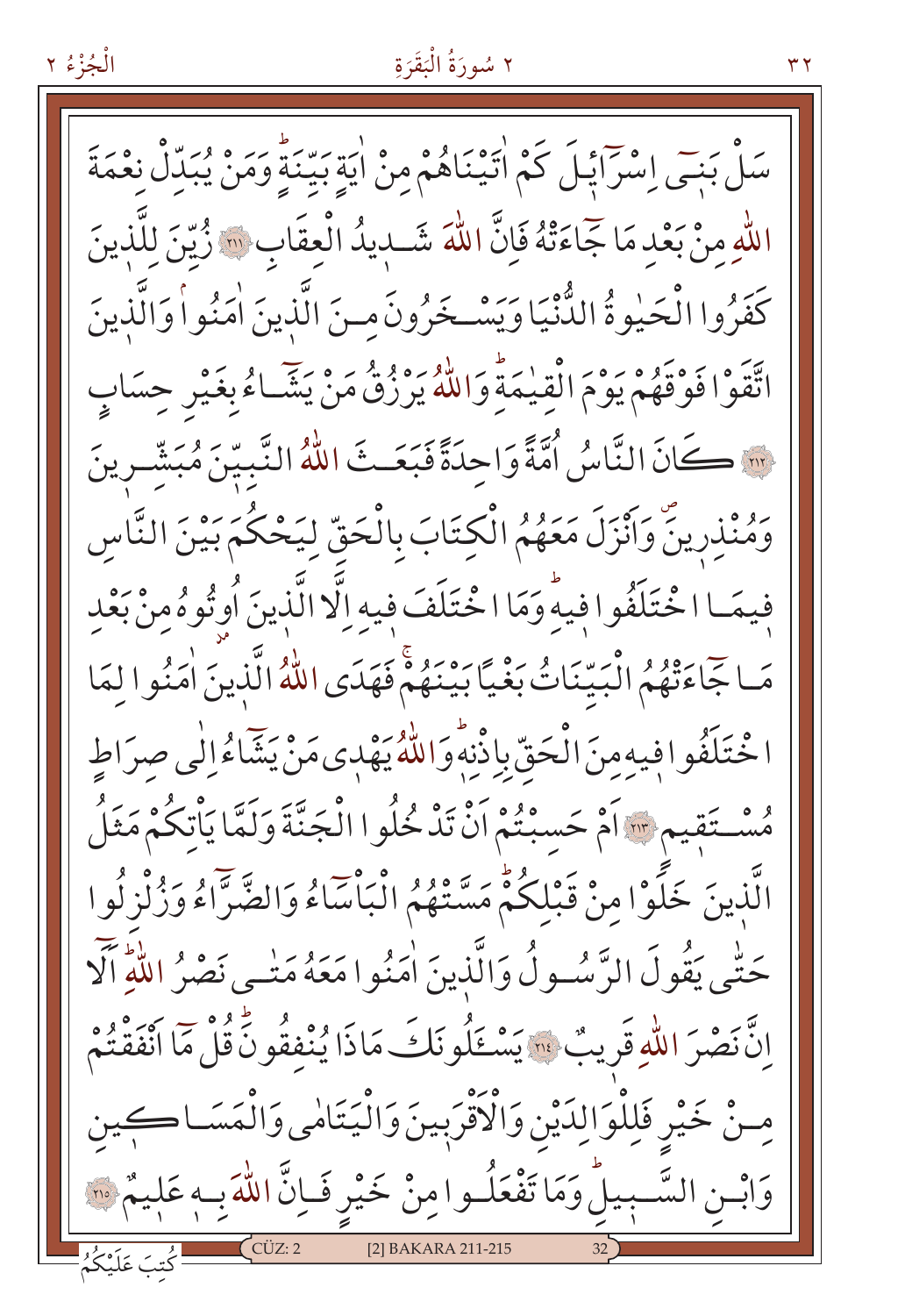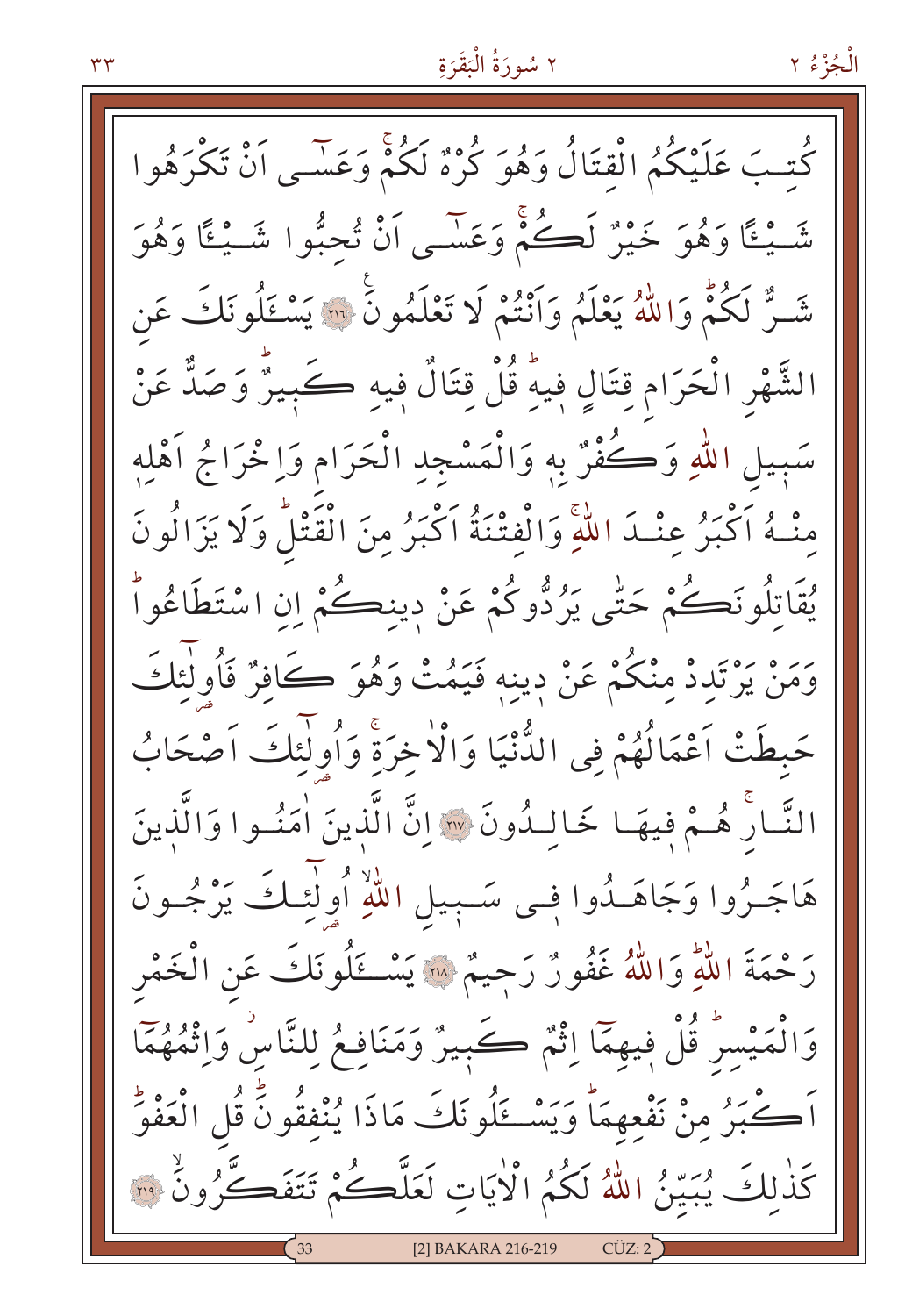الْجُزْءُ ٢ في الدُّّنْيَا وَالْأَخِرَةُ وَيَسْكَلُونَكَ عَـنِ الْيَتَامِيُّ قُلْ اِصْلَاحٌ لَهُمْ خَيْنٌ وَإِنْ تُخَالِطُوهُمْ فَإِخْوَانُكُمْ وَاللَّهُ يَعْلَمُ الْمُفْسِدَ مِنَ الْمُصْلِحُ وَلَوْ شَّاءَ اللَّهُ لَاَعْنَتَكُمْ إِنَّ اللَّهَ عَزِيزٌ حَكِيمٌ ... وَلَا تَنْكَحُوا الْمُشْـرِكَاتِ حَتَّى يُؤْمِنَّ وَلَاَمَةٌ مُؤْمِنَّةٌ خَيْرٌ مِنْ مُشْـرِكَةٍ وَلَوْ اَعْجَبَتْكُمْ وَلَا تُنْكِحُوا الْمُشْرِكِينَ حَتّٰى يُؤْمِنُواً وَلَعَبْدُ مُؤْمِنٌ خَيْرٌ مِنْ مُشْرِكٍ وَلَوْ اَعْجَبَكُمْ أُولٰئِكَ يَدْعُونَ إِلَـى النَّارُ وَاللَّهُ يَدْعُوا إِلَى الْجَنَّـة وَالْمَغْفرَة بِاذْنه وَيُبِيِّنُ اٰيَاتِهِ لِلنَّاسِ لَعَلَّهُمْ يَتَذَكَّرُونَ ۚ ﴾ وَيَسْتَلُونَكَ عَن الْمَحِيضُ قُلْ هُـوَ اَذًىٰ فَاعْتَزِلُوا النِّسَّاءَ فِـى الْمَجِيضِّ وَلَا تَقْرَبُوهُنَّ حَتَّـى يَطْهُرْنَّ فَإِذَا تَطَهَّرْنَ فَأْتُوهُنَّ مِنْ حَيْثُ آمَرَ كُمُ اللَّهُ إِنَّ اللَّهَ يُحِبُّ التَّوَّابِينَ وَيُحِبُّ الْمُتَطَهِّرِينَ ِ ۖ نَسَاؤُكُمْ حَنْ ثُ لَكُمْ فَأْتُوا حَرْثَكُمْ أَنِّي شُئْتُمْ وَقَدّْمُوا لأَنْفُسكُمْ وَاتَّقُـوا اللَّهَ وَاعْلَمُوا اَنَّكُمْ مُلَاقُوهُ وَبَشَّر الْمُؤْمِنِينَ ﴾ وَلَا تَجْعَلُوا اللَّهَ عُرْضَةً لاَيْمَانِكُمْ أَنْ تَبَرُّوا وَتَتَّقُّـوا وَتُصْلِحُـوا بَيْـنَ النَّـاسُ وَاللَّهُ سَـمِيعٌ عَلِيــمٌ ۞ [2] BAKARA 220-224 لَا يُؤَاخِذُكُمُ

 $Y \Sigma$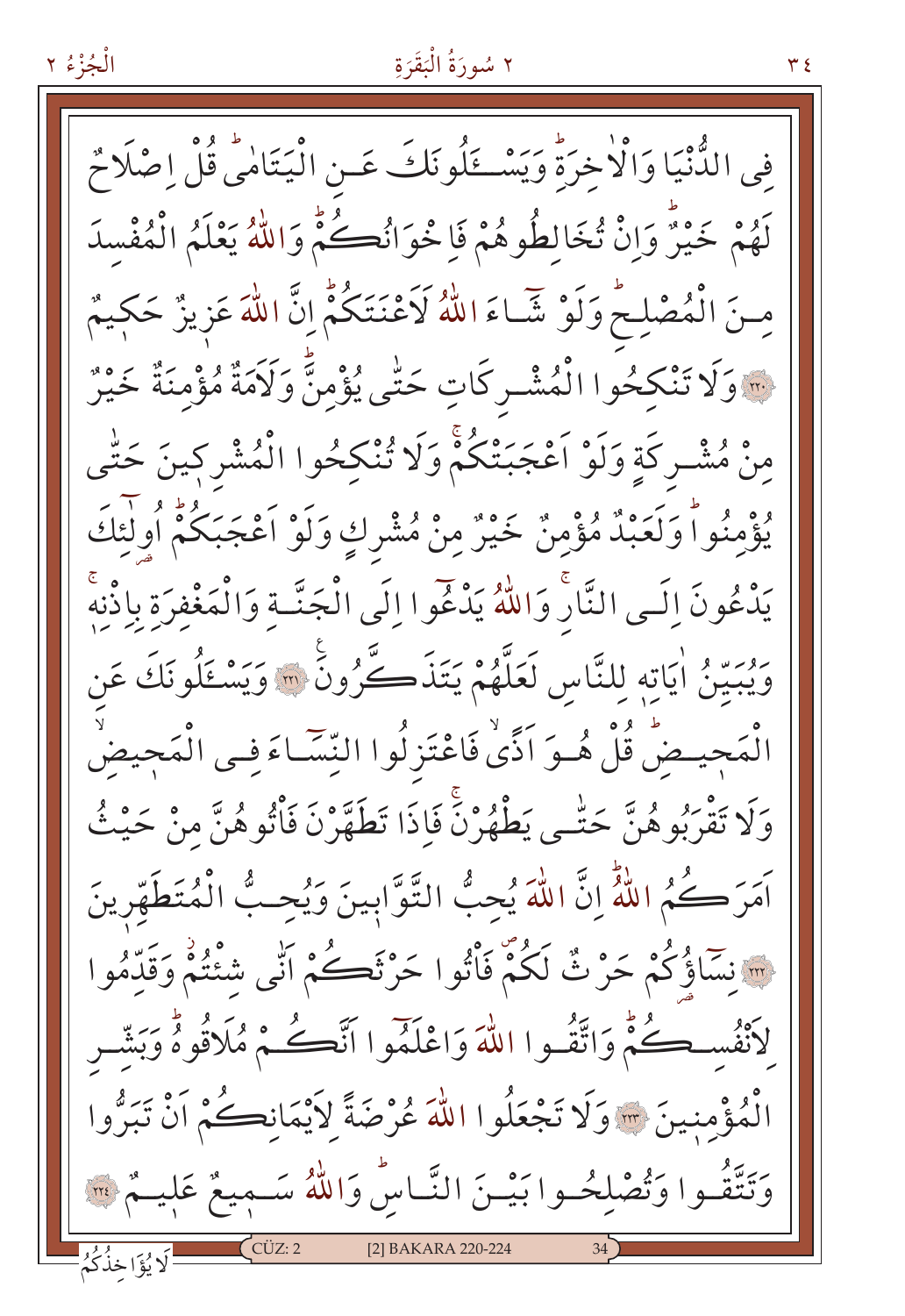الْجُزْءُ ٢

لَا يُؤَاخِذُكُمُ اللَّهُ بِاللَّغْوِ فَى اَيْمَانِكُمْ وَلْكِنْ يُؤَاخِذُكُمْ بِمَا كَسَـبَتْ قُلُوبُكُمُّ وَاللَّهُ غَفُورٌ حَلِيمٌ ۞ لِلَّذِينَ يُؤْلُونَ مِنْ نِسَائِهِمْ تَرَبُّصُ اَرْبَعَةِ اَشْــهُرِّ فَإِنّْ فَاؤُ فَإِنَّ اللَّهَ غَفُونٌ رَجِيمٌ ۞ وَإِنْ عَزَمُوا الطَّلَاقَ فَإِنَّ اللَّهَ سَـمِيعٌ عَلِيمٌ \* وَالْمُطَلَّقَاتُ يَتَرَبَّصْنَ بِأَنْفُسِهِنَّ ثَلْثَةَ قُرُوءٍ وَلَا يَجِلُّ لَهُنَّ اَنْ يَكْتُمْنَ مَا خَلَقَ اللَّهُ فِي اَرْحَامِهِنَّ اِنْ كُنَّ يُؤْمِنَّ بِاللّهِ وَالْيَوْمِ الْأَخِرُ وَبُعُو لَتُهُنَّ اَحَـقُّ بِرَدِّهِنَّ فِي ذٰلِكَ إِنْ اَرَادُوا اِصْلَاحِكًّا وَلَهُنَّ مِثْلُ الَّذِي عَلَيْهِ نَّ بِالْمَعْرُوفُ وَلِلرَّجَالِ عَلَيْهِنَّ دَرَجَةٌ وَاللَّهُ عَزِيزٌ حَڪِيمٌ ۞ اَلطَّـلَاقُ مَرَّتَانَّ فَإِمْسَاكٌ بِمَعْرُوفٍ أَوْ تَسْـرِيحٌ بِإِحْسَانٍّ وَلَا يَحِلُّ لَكُمْ أَنْ تَأْخُذُوا مِمَّا اٰتَيْتُمُوهُـنَّ شَـيْـئًا إِلَّا أَنْ يَخَافَـا الَّا يُقِيمَا حُـدُودَ اللّٰهِ فَانْ خفْتُـمْ اَلَّا يُقِيمَـا حُـدُودَ اللَّهِ فَلَا جُنَـاحَ عَلَيْهِمَا فِيمَـا افْتَدَتْ بِهِ تِلْكَ حُدُودُ اللّهِ فَـلَا تَعْتَدُوهَأَ وَمَنْ يَتَعَدَّ حُدُودَ اللّهِ فَأُولَٰٓئِكَ هُــمُ الظَّالمُونَ ۚ ۚ وَانْ طَلَّقَهَا فَلَا تَحلُّ لَهُ مِنْ بَعْدُ حَتّٰى تَنْكَـحَ زَوْجاً غَيْرَةٌ فَـاِنْ طَلَّقَهَا فَلَا جُنَـاحَ عَلَيْهِمَّـا اَنْ يَتَرَاجَعَا اِنْ ظَنَّا اَنْ يُقِيمَا حُدُودَ اللَّهِ وَتِلْكَ حُـدُودُ اللَّهِ يُبَيِّنُهَا لِقَوْمٍ يَعْلَمُونَ ۞ [2] BAKARA 225-230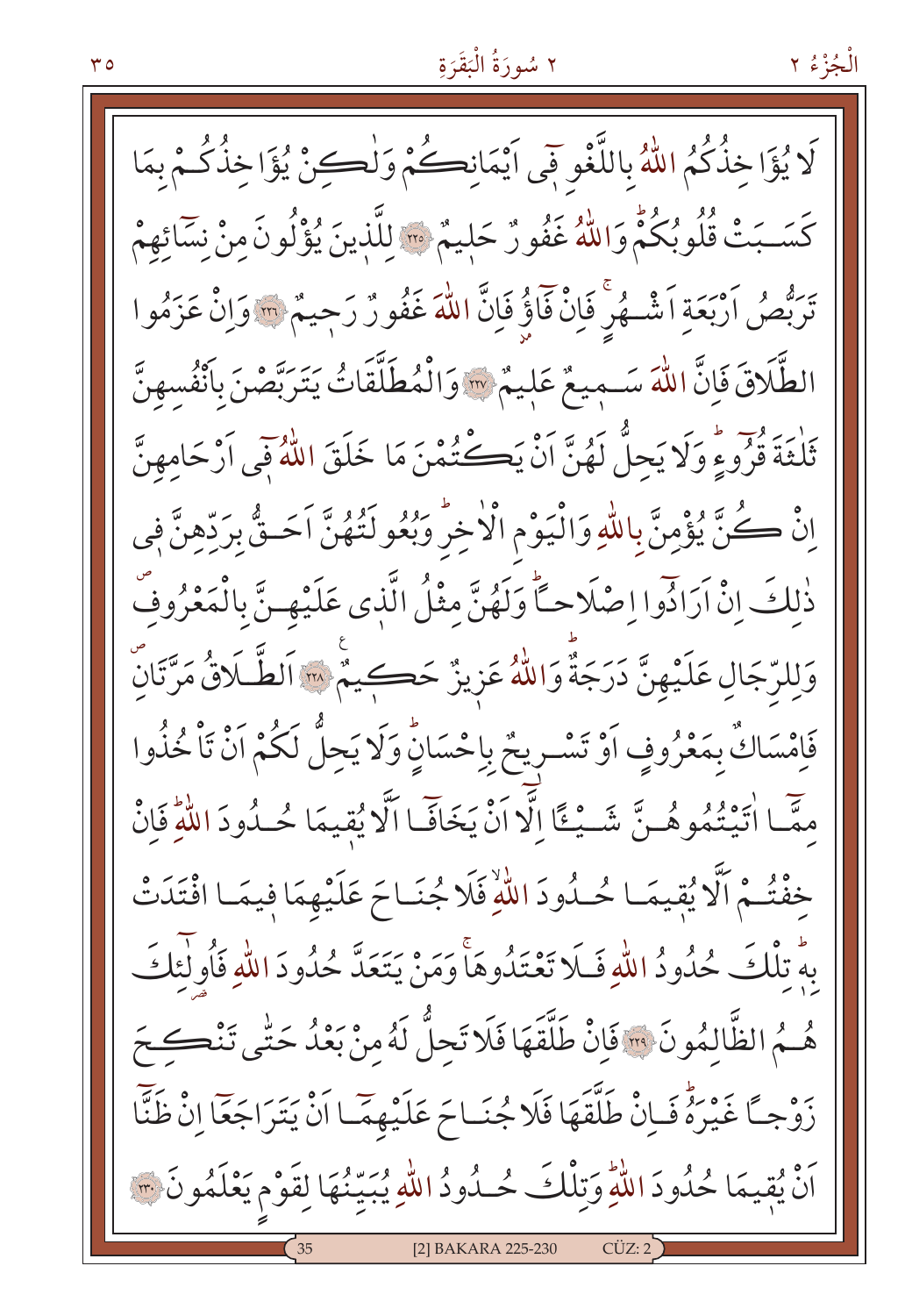وَاذَا طَلَّقْتُمُ النَّسَّـاءَ فَبَلَغْنَ اَجَلَهُنَّ فَاَمْسِكُوهُنَّ بِمَعْرُوفٍ اَوْ سَرّْحُوهُنَّ بِمَعْرُوفٌ وَلَا تُمْسِكُوهُنَّ ضِرَارًا لِتَعْتَدُواْ وَمَنْ يَفْعَلْ ذٰلكَ فَقَدْ ظَلَمَ نَفْسَهُّ وَلَا تَتَّخذُوا اٰيَاتِ اللّهِ هُزُواً وَاذْكُرُوا نِعْمَتَ اللّهِ عَلَيْكُمْ وَمَّا أَنْزَلَ عَلَيْكُمْ مِنَ الْكِتَابِ وَالْحِكْمَةِ يَعظُكُمْ بِهِ وَاتَّقُوا اللَّهَ وَاعْلَمُوا اَنَّ اللَّهَ بِكُلِّ شَيْءٍ عَلِيمٌ ۞ وَإِذَا طَلَّقْتُمُ النَّسَّـاءَ فَبَلَغْنَ اَجَلَهُنَّ فَلَا تَعْضُلُوهُنَّ اَنْ يَنْكَحْنَ اَزْوَاجَهُنَّ إِذَا تَرَاضَوْا بَيْنَهُمْ بِالْمَعْـرُوفِّ ذٰلِكَ يُوعَظُّ بِهِ مَنْ كَانَ مِنْكُمْ يُؤْمِنُ بِاللَّهِ وَالْيَوْمِ الْأَخِرِّ ذٰلِكُمْ أَزْكَى لَكُمْ وَأَطْهَرُّ وَاللَّهُ يَعْلَمُ وَأَنْتُمْ كَا تَعْلَمُــونَ ۞ وَالْوَالدَاتُ يُرْضِعْنَ اَوْلَادَهُــنَّ حَوْلَيْنِ كَاملَيْنِ لِمَنْ أَرَادَ أَنْ يُتِمَّ الرَّضَاعَةَّ وَعَلَى الْمَوْلُودِ لَهُ رِزْقُهُنَّ وَكِسْوَتُهُنَّ بِالْمَعْرُوفُ لَا تُكَلَّفُ نَفْسٌ إِلَّا وُسْـعَهَا لَا تُضَارَّ وَالدَةٌ بِوَلَدهَا وَلَامَوْلُودٌ لَهُ بِوَلَدِهِ وَعَلَى الْوَارِثِ مِثْلُ ذٰلِكَ فَإِنْ اَرَادَا فَصَالًا عَـنْ تَرَاضِ مِنْهُمَا وَتَشَـاوُرِ فَلَا جُنَـاحَ عَلَيْهِمَـاً وَإِنْ آرَدْتُمْ اَنْ تَسْتَرْضِعُوا أَوْلَادَكُمْ فَلَا جُنَاحَ عَلَيْڪُمْ إِذَا سَلَّمْتُمْ مَا اتَّيْتُمْ بِالْمَعْـرُوفُ وَاتَّقُوا اللَّهَ وَاعْلَمُـوا اَنَّ اللَّهَ بِمَا تَعْمَلُونَ بَصِيرٌ ٣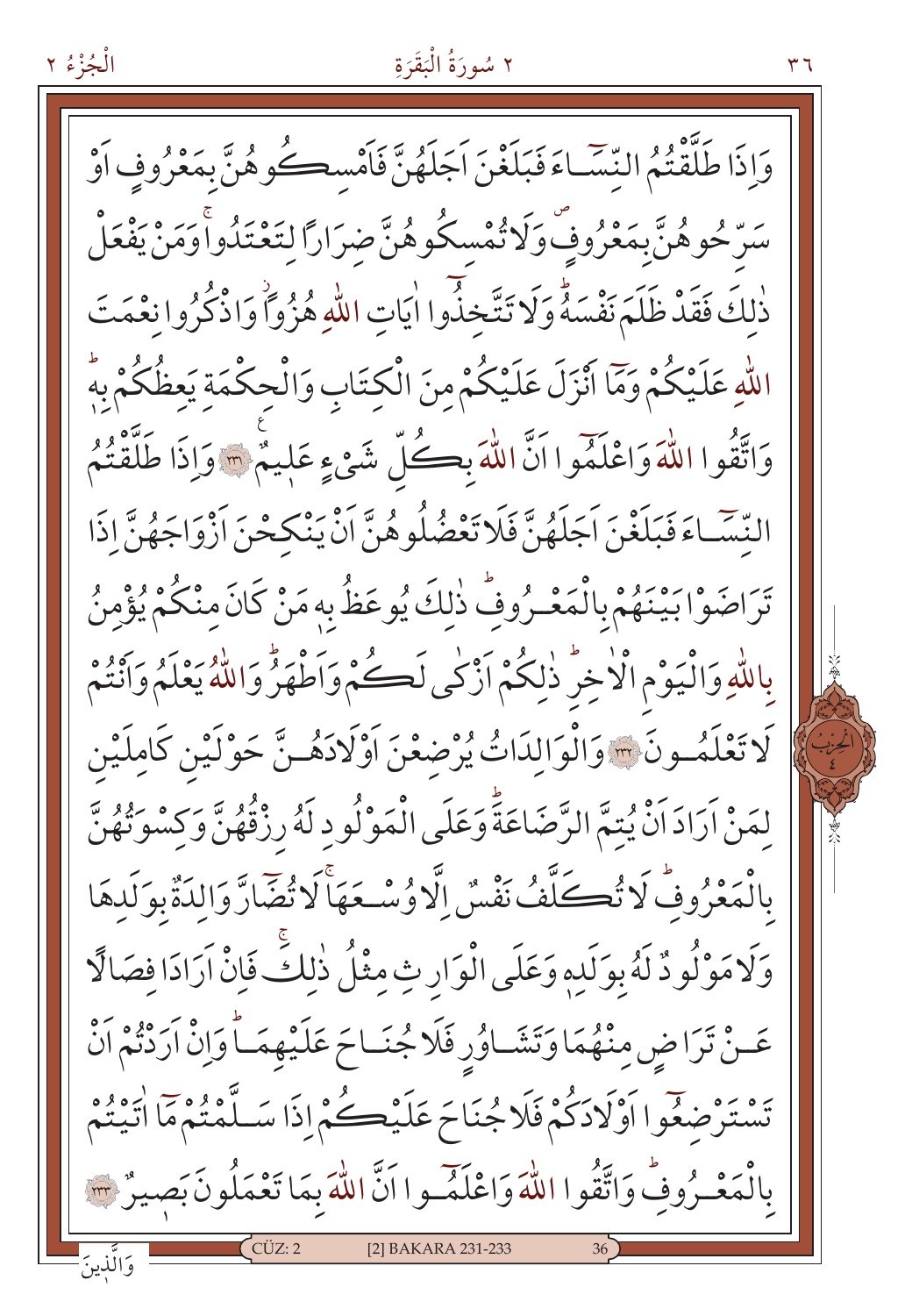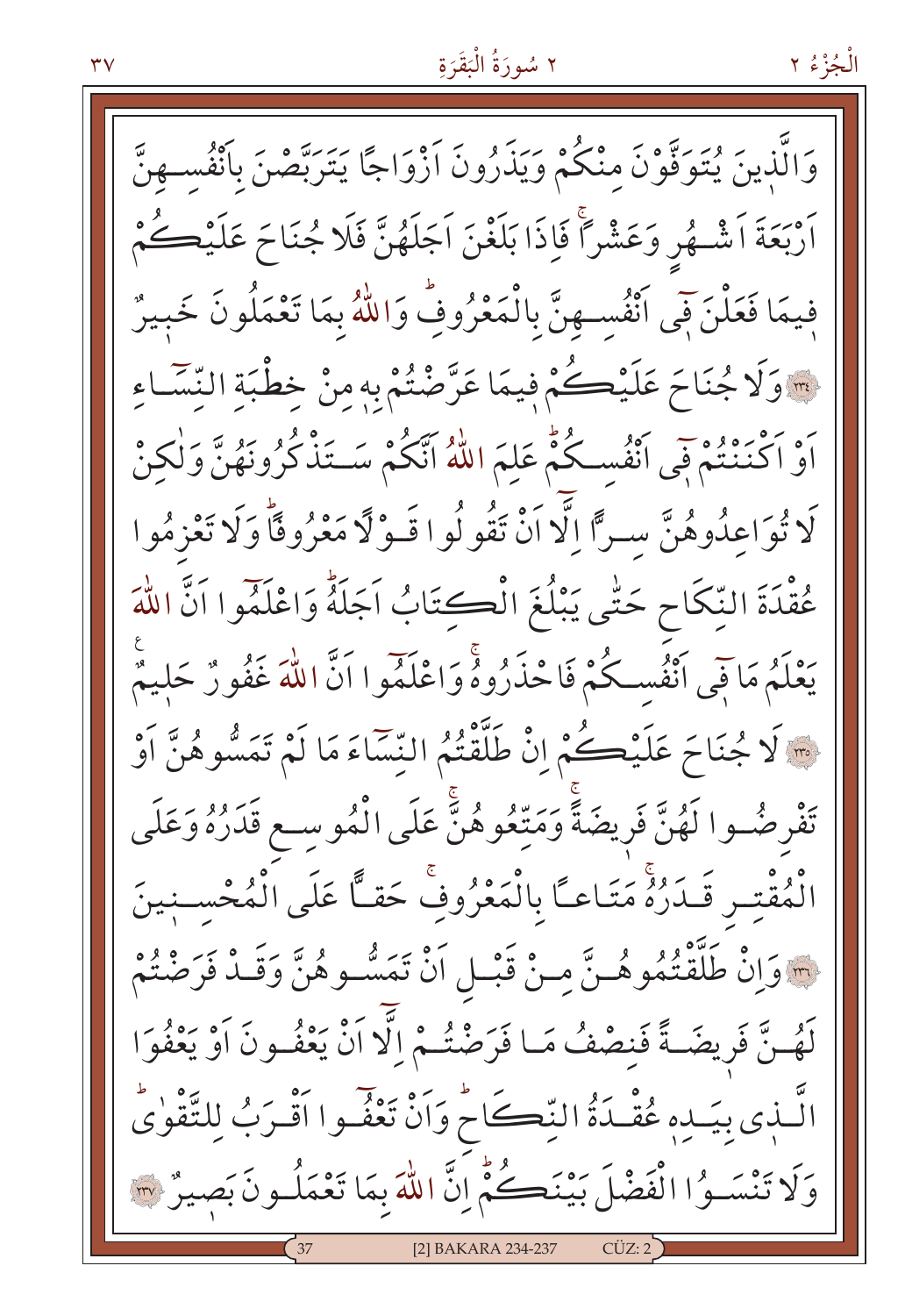حَافظُوا عَلَى الصَّلَـوَاتِ وَالصَّلٰوةِ الْوُسْـطٰي وَقُومُوا لِلَّهِ قَانِتِينَ ۞ فَإِنْ خِفْتُمْ فَرِجَالًا أَوْ رُكْبَانَاً فَإِنَّا اَمنْتُمْ فَاذْكُرُوا اللَّهَ كَمَا عَلَّمَكُمْ مَا لَمْ تَكُونُوا تَعْلَمُـونَ ۞ وَالَّذِينَ يُتَوَفَّوْنَ منْڪُمْ وَيَـذَرُونَ اَزْوَاجًا وَصِيَّةً لِأَزْوَاجِهِمْ مَتَاعًا إِلَى الْحَـوْلِ غَيْرَ إِخْرَاجْ فَإِنْ خَرَجْـنَ فَلَا جُنَاحَ عَلَيْڪُمْ فِـي مَا فَعَلْـنَ فَي اَنْفُسـهنَّ مِنْ مَعْرُوفٌ وَاللَّهُ عَزِيزٌ حَكِيمٌ ۞ وَلِلْمُطَلَّقَاتِ مَتَا عٌ بِالْمَعْـرُوفُ حَقًّا عَلَى الْمُتَّقِينَ ۞ كَذٰلِكَ يُبَيِّنُ اللَّهُ لَكُمْ أَيَاتِهِ لَعَلَّكُمْ تَعْقِلُونَ ۞ أَلَمْ تَبَرَ إِلَي الَّذِينَ خَرَجُـوا مِـنْ دِيَارِهِمْ وَهُمْ ٱلُـوفٌ حَذَرَ الْمَـوْتِ فَقَالَ لَهُمُ اللَّهُ مُوتُـوا تُـمَّ اَحْيَاهُـمُّ إِنَّ اللَّهَ لَـذُو فَضْـلٍ عَلَى النَّاسِ وَلٰكِنَّ اَكْثَرَ النَّاسِ لَا يَشْكُرُونَ ۞ وَقَاتِلُوا فِي سَبِيلِ اللَّهِ وَاعْلَمُوا أَنَّ اللهَ سَـمِيعٌ عَلِيمٌ \* مَنْ ذَا الَّــٰذِي يُقْرِ ضُ اللَّهَ قَرْضـًا حَسَــنًا فَيُضَاعِفَهُ لَــهُ اَصْعَافًا كَثِيرَةً وَاللَّهُ يَقْبِحْنُ وَيَبْصُطُ وَالِّيْهِ يُرْجَعُونَ ۞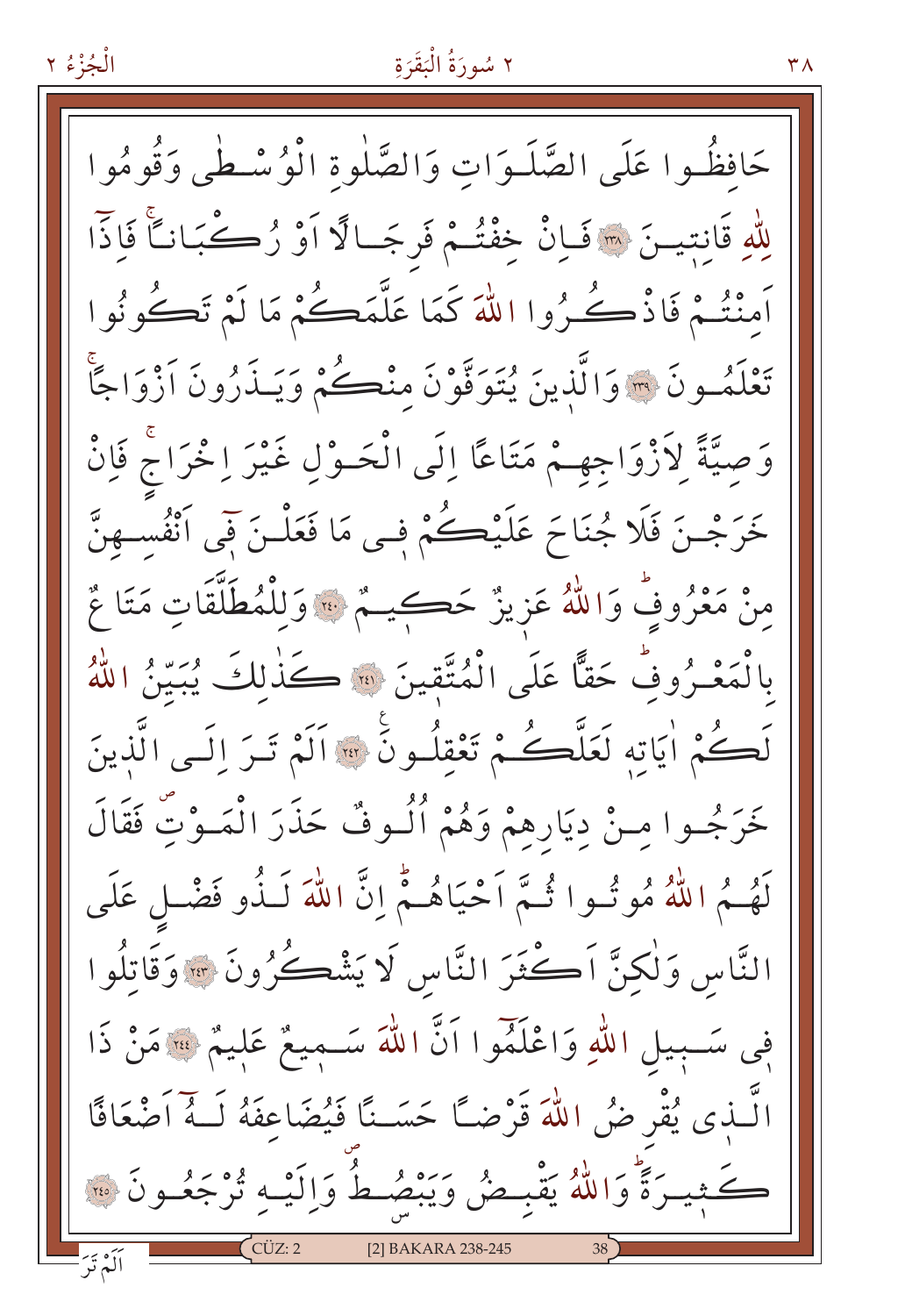٢ سُورَةُ الْبَقَرَةِ

اَلَـمْ تَـرَ اِلَـى الْمَـلَأِ مِـنْ بَنِـَى اِسْـرَائِـلَ مِـنْ بَعْـدِ مُوسْــىٰ اِذْ قَالُــوا لِنَبِــتِي لَهُمُ ابْعَثْ لَنَا مَلِڪــَّــا نُقَاتِلُ فِي سَـبِيلِ اللَّهِ قَالَ هَلْ عَسَيْتُمْ إِنْ كُتِبَ عَلَيْكُمُ الْقتَالُ اَلَّا تُقَاتِلُواْ قَالُوا وَمَا لَـنَّـا اَلَّا نُقَاتِلَ فِي سَـبِيلِ اللهِ وَقَـدْ أُخْرِجْنَا مِـنْ دِيَارِنَـا وَاَبْنَائِنَـاً فَلَمَّا كُتِبَ عَلَيْهِمُ الْقِتَالُ تَوَلَّـوْا الَّا قَلِيلًا مِنْهُمْ وَاللّهُ عَلِيهُمْ بِالظَّالِمِيسَ \*\* وَقَالَ لَهُمْ نَبِيُّهُمْ إِنَّ اللَّهَ قَـدُ بَعَثَ لَكُمْ طَالُوتَ مَلڪاً قَالُوا اَنِّي يَڪُونُ لَهُ الْمُلْكُ عَلَيْنَـا وَنَحْنُ اَحَـقُّ بِالْمُلْكِ مِنْـهُ وَلَمْ يُؤْتَ سَعَةً مِنَ الْمَالِّ قَالَ إِنَّ اللَّهَ اصْطَفْيهُ عَلَيْكُمْ. وَزَادَهُ بَسْطَةً فِي الْعِلْمِ وَالْجِسْمُ وَاللَّهُ يُؤْتِي مُلْكَهُ مَـنْ يَثَمَّـاءُ وَاللّهُ وَاسِـعٌ عَلِيـمٌ ۞ وَقَـالَ لَهُـمْ نَبِيُّهُـمْ انَّ اٰ يَةَ مُلْكَةَ اَنْ يَأْتِيَكُمُ التَّابُوتُ فِيهِ سَـڪِينَةٌ مِنْ رَبَّكُمْ وَبَقيَّةٌ ممَّا تَرَكَ الْ مُوسٰى وَالْ هٰرُونَ تَحْمِلُهُ لْمَلْئَكَـةُ إِنَّ فِي ذٰلِكَ لَايَةً لَكُمْ إِنْ كُنْتُـمْ مُؤْمِنِينَ \* [2] BAKARA 246-248